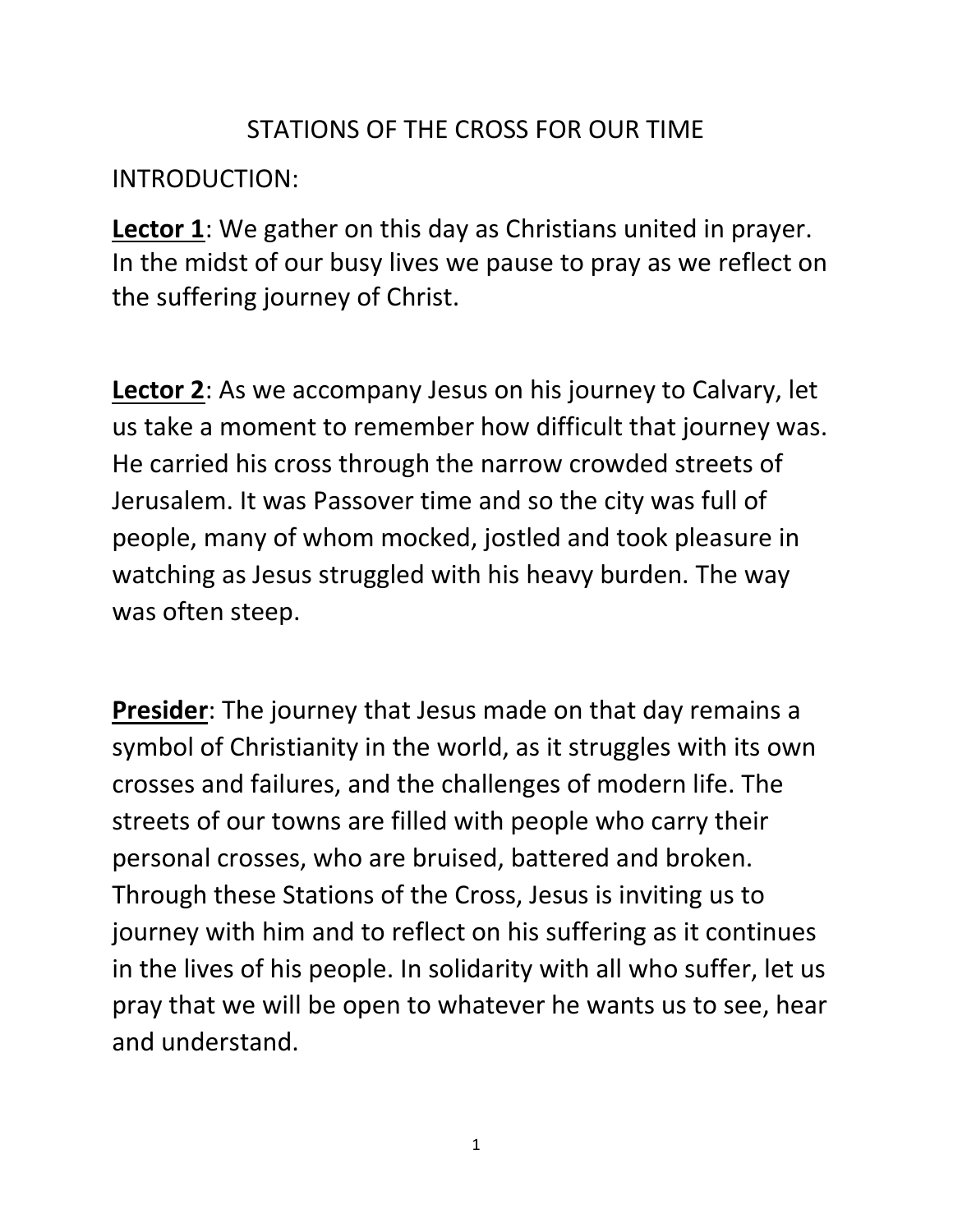### Lector 1: Jesus is Condemned to Die

Jesus was captured at night, taken away by soldiers, stripped of his garments, interrogated, tortured, crowned with sharp thorns and now handed over to be condemned to death by Pontius Pilate – death on a cross.

## ALL: We adore you O Christ, and we praise you, because by your Holy Cross you have redeemed the world.

Lector 2: Jesus is condemned unjustly by those who did not understand him and by those who were frightened of what he did and said. Perhaps they sensed that this man could make a difference, that he could turn their world upside down.

We continue to condemn people unjustly today. People are condemned because of the color of their skin, their gender, their beliefs, because they are born with a disability, because they don't conform to our way of thinking, the list is endless. There are also the people who have been justly condemned, who have been found guilty, served their sentence and asked for forgiveness. Does our society really forgive; really believe that people can change or do we continue to condemn them over and over again?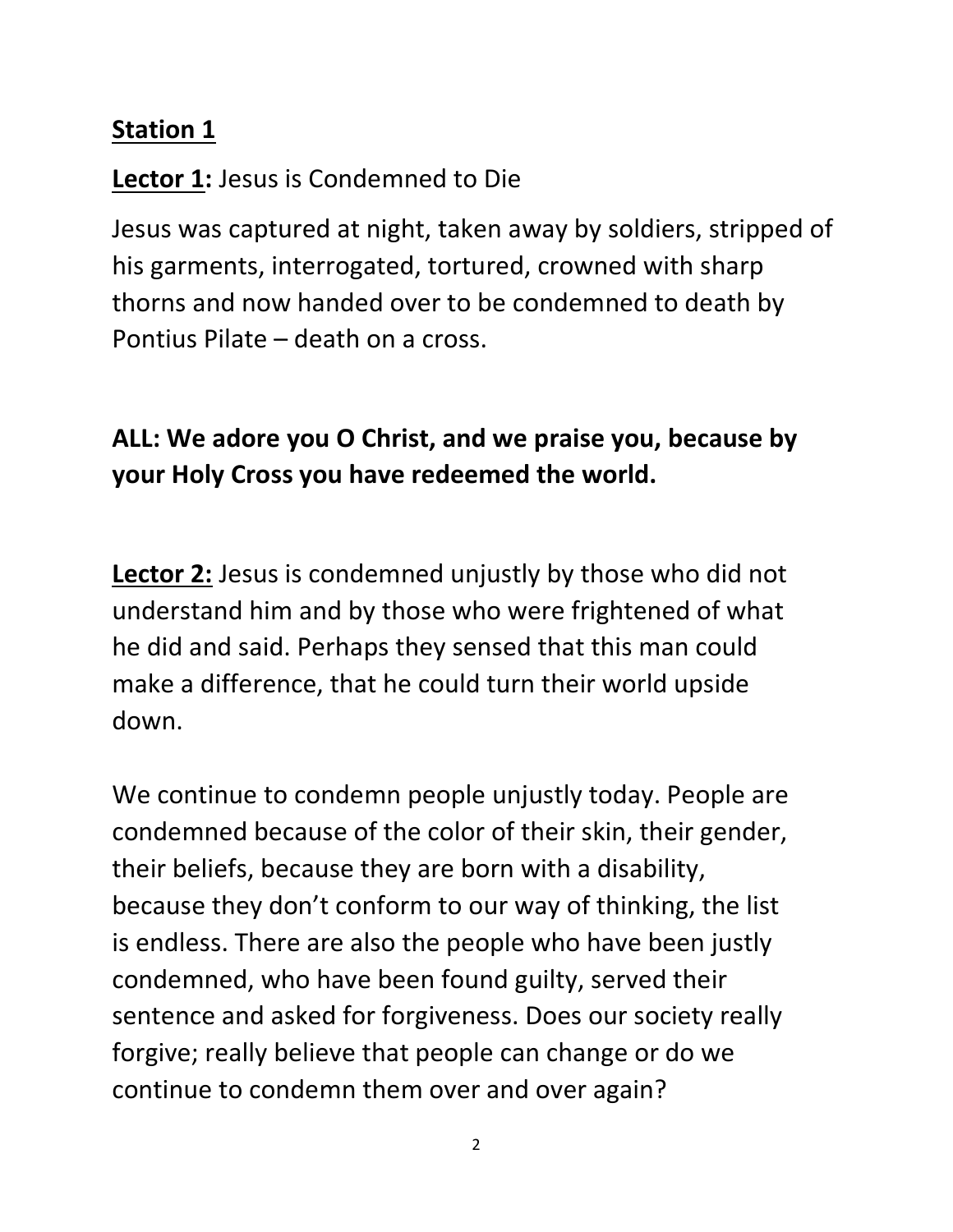Presider: We Pray - Jesus, what a terrible injustice to see you condemned to death. Your own people, the Roman judges and the soldiers didn't recognize that you were the Son of God. Give us the grace to see, respect and love you in all people, both innocent and guilty. Change our hearts that we may see with new eyes those we might otherwise condemn.

ALL: Glory be to the Father and to the Son and to the Holy Spirit, as it was in the beginning, is now, and every shall be, world without end, Amen.

#### ALL SING:

Were you there when Jesus was condemned? Were you there when Jesus was condemned? Oh, sometimes it causes me to tremble, tremble, tremble. Were you there when Jesus was condemned?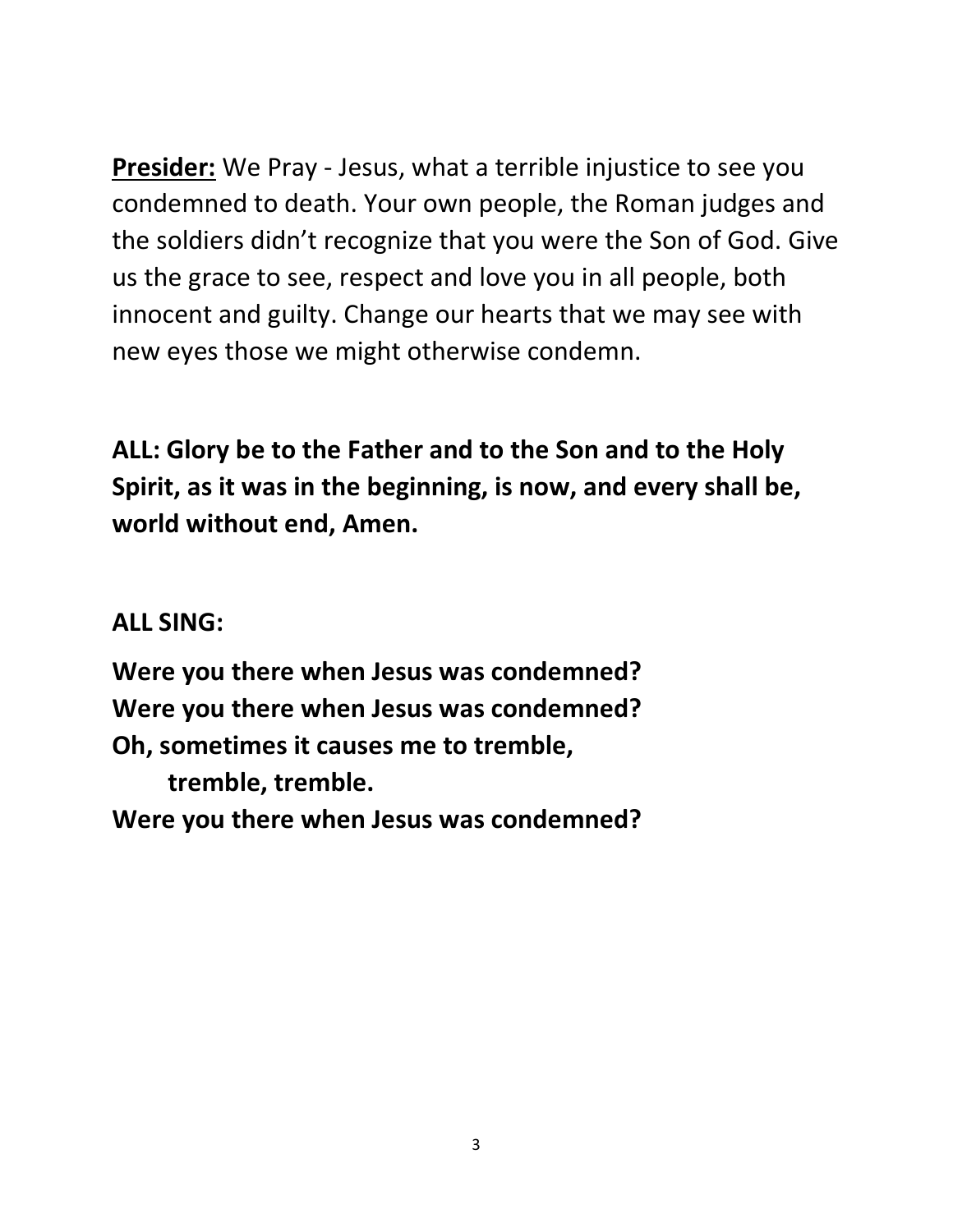### Lector 1: Jesus Takes Up His Cross

Jesus was led away carrying the cross by himself. A cross is not just a piece of wood, it is everything that makes life difficult. Jesus carried the crosses of his life without complaint, as a poor person and as an itinerant prophet. In the calm and courageous way, he put up with the threats of the Pharisees and the lack of understanding of his own disciples. In the way that he carried all the burdens of his life but, in particular, the way in which he carries this awful, final burden, he transforms the cross from a symbol of condemnation into one of liberation.

# ALL: We adore you O Christ, and we praise you, because by your Holy Cross you have redeemed the world.

Lector 2: There are burdens that we all carry, some are very obvious and others we take great care to hide. There are the burdens of illness, pain and disability, of old age, dependence, and caring for someone who no longer knows who we are. There are the burdens of constant fear, of loneliness and of isolation. The invitation of Jesus on the cross is to hand over these burdens to him.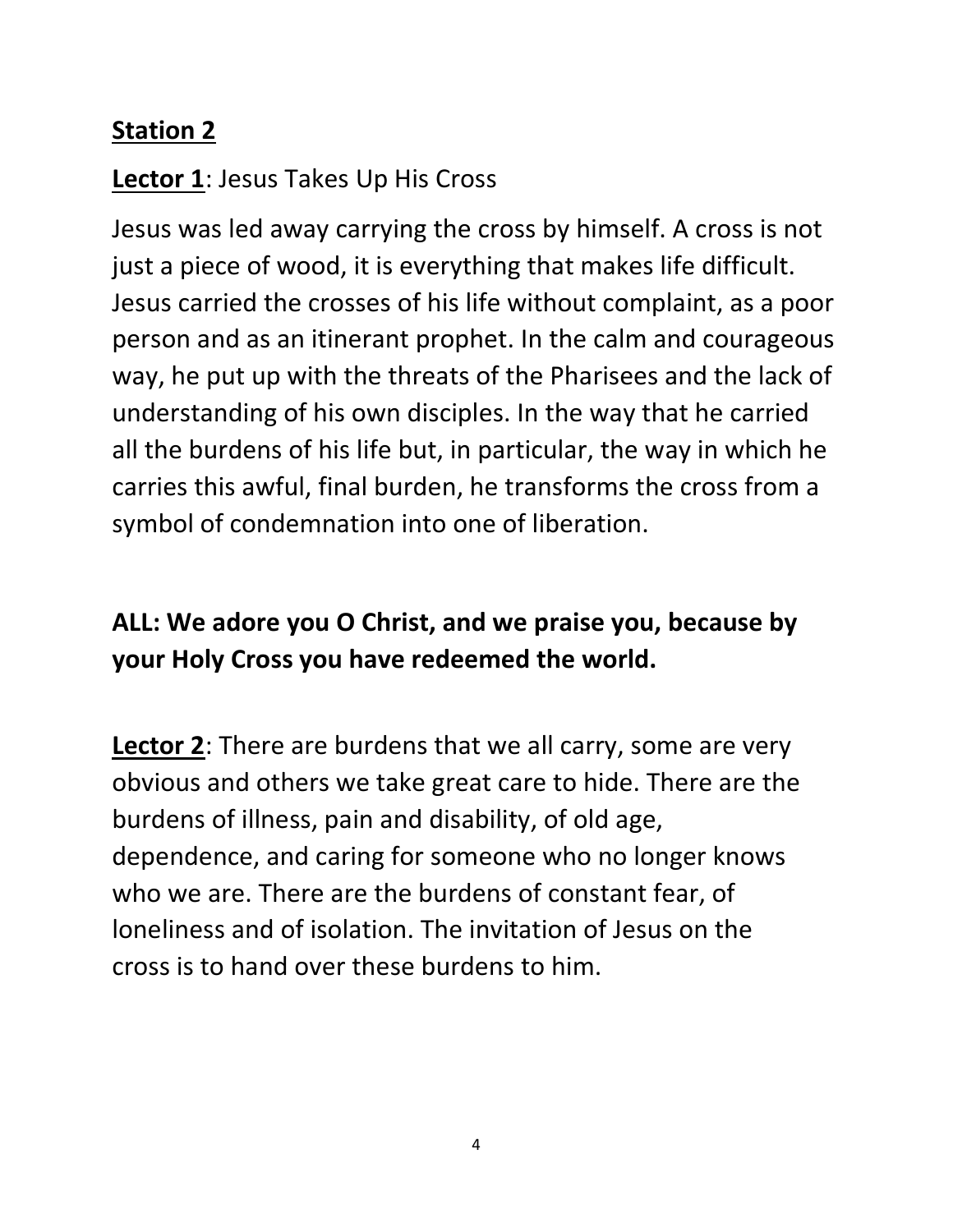Presider: We Pray - May we see your presence Lord in all the burdens we carry today. Help us to share our burdens more freely, not to be afraid to acknowledge our fears and our pain. May we be more aware of the crosses that others bear and make time to alleviate their burden. May your face shine on each one of us through the crosses we bear.

ALL: Glory be to the Father and to the Son and to the Holy Spirit, as it was in the beginning, is now, and every shall be, world without end, Amen.

ALL SING: Were you there when they laid the cross on him?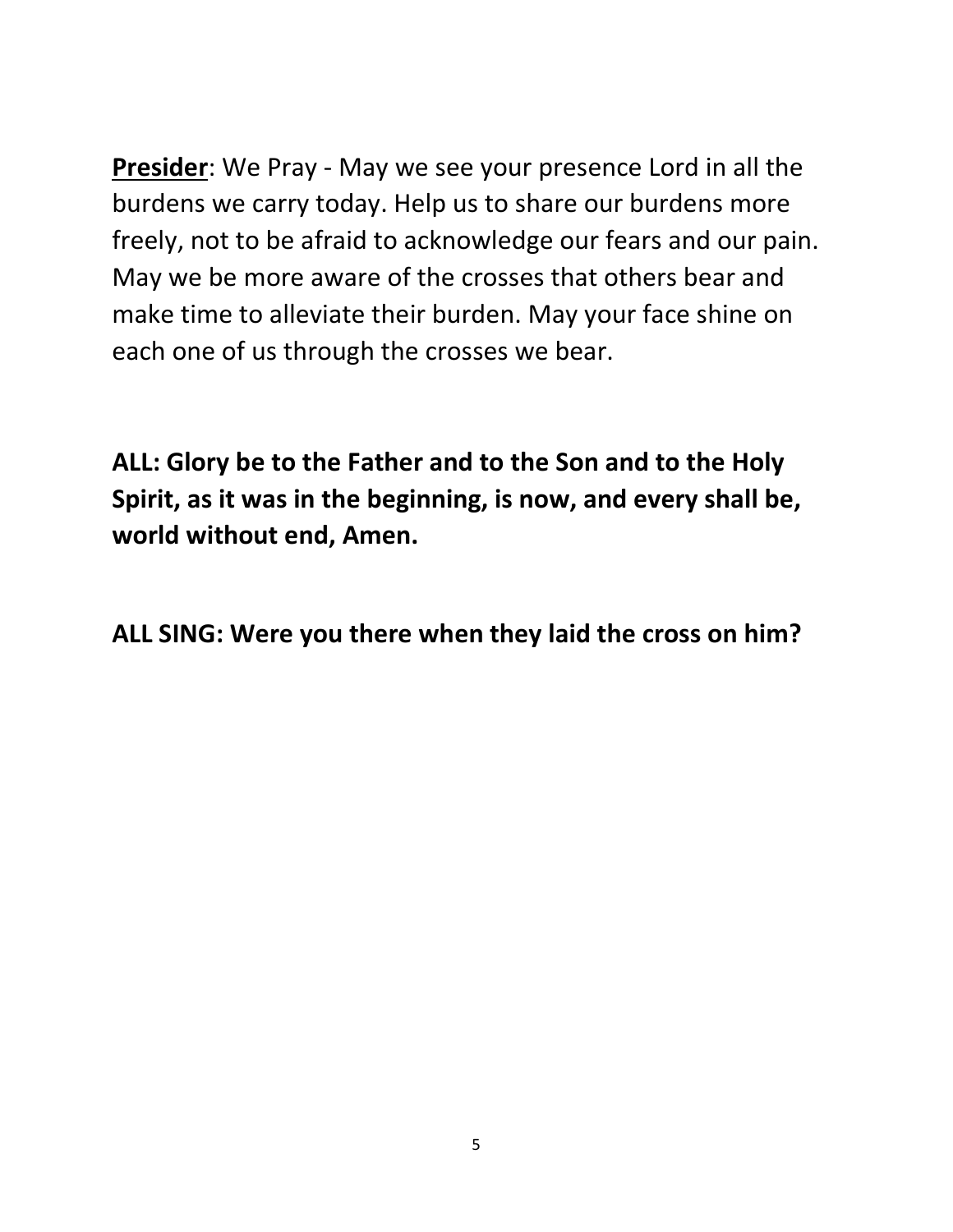## Lector 1: Jesus Falls for the First Time

Jesus falls. Here Jesus shows us that being heroic does not mean staying on one's feet at all costs. Being heroic means getting up again after falling and starting off on the road chosen. Human beings will never resign themselves to stay flat on the ground. Like Jesus, they will get up again, pick up their crosses and keep on searching for a promised land of total liberation.

# ALL: We adore you O Christ, and we praise you, because by your Holy Cross you have redeemed the world

Lector 2: Look at Jesus fall under his cross. He might have fallen into the gutter or be slouched in a doorway. He doesn't look much like God there, but he didn't look like God when he fell into the dirt on the way to Calvary either. The crowds look on with disdain at this man whom they see as a sinner, who has been condemned to death by the authorities.

Like the crowd, we often have only condemnation and rejection for those we see as sinners. We judge them without knowing about their trials, scourging and crowning with thorns. Do we even suspect the part we might have played in knocking them down? What do we do to help them?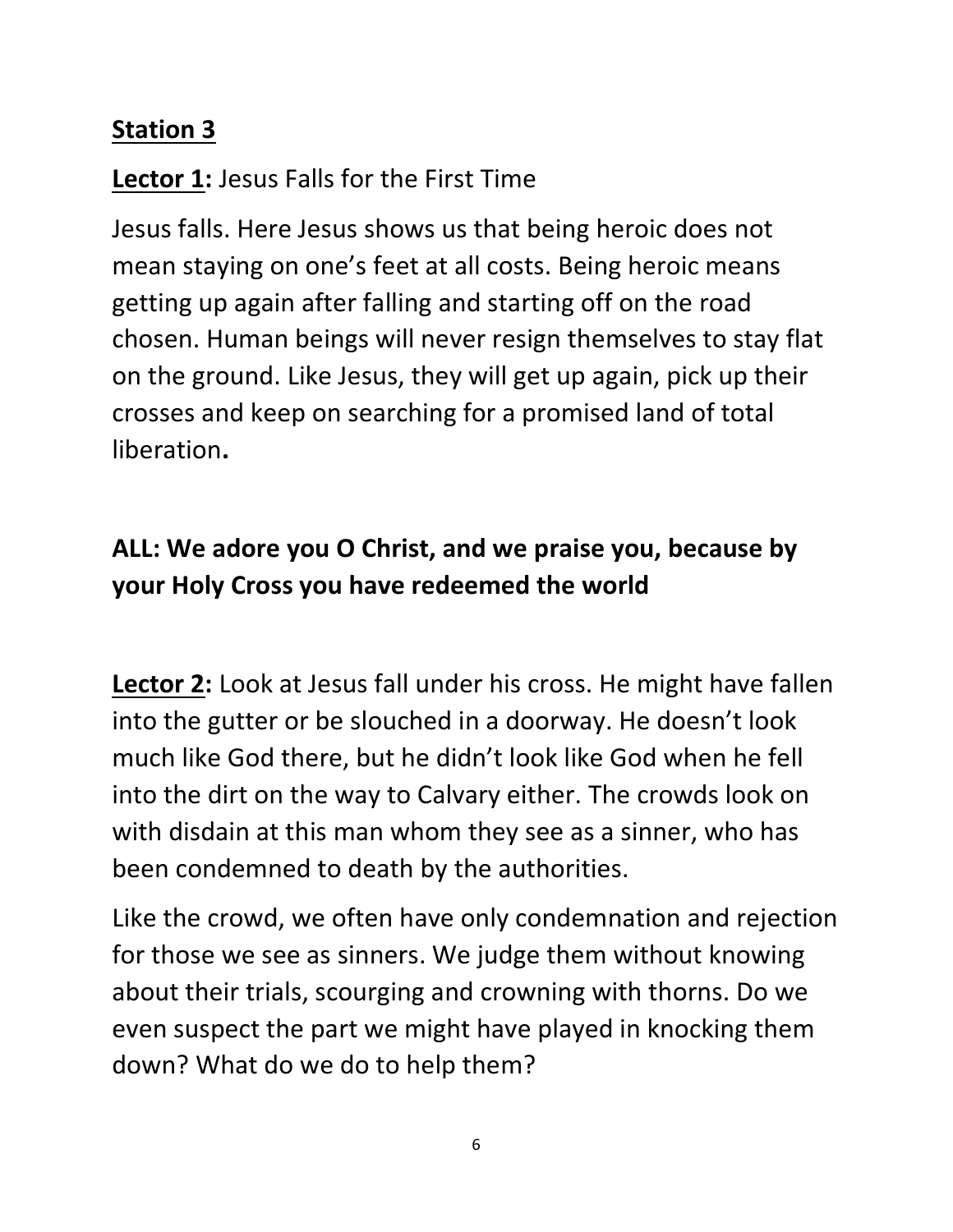Presider: We Pray - Jesus, it's easy to see your image in saints. Help us to see you in the sinners too. You had a place in your heart for the divorced Samaritan woman, Zacchaeus, the good thief, and for those who crucified you. Give us this same compassionate heart.

ALL: Glory be to the Father and to the Son and to the Holy Spirit, as it was in the beginning, is now, and every shall be, world without end, Amen.

ALL SING: Were you there when he fell beneath the cross?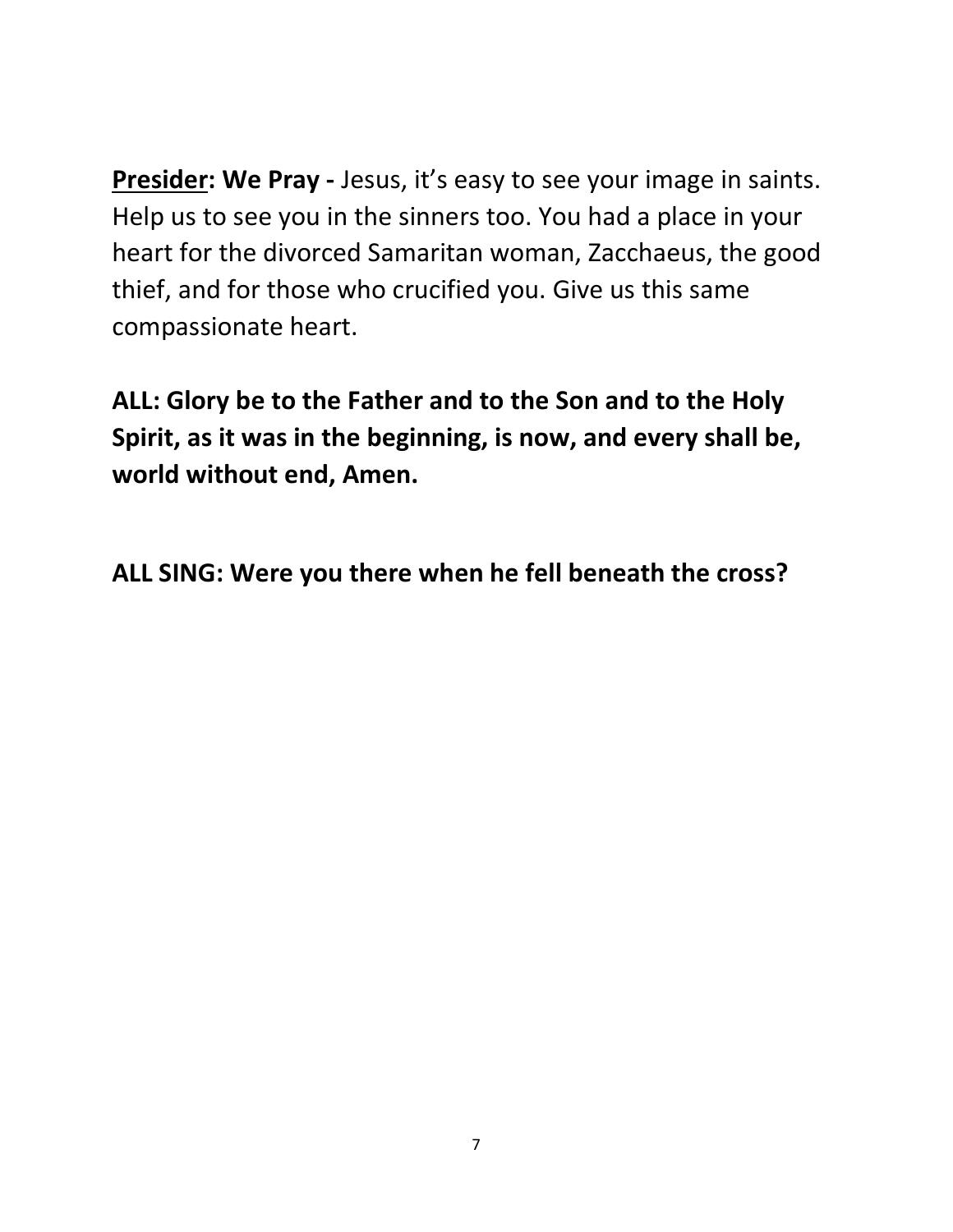.

### Lector 1: Jesus Meets his Mother

When Jesus and his mother meet, they just look at each other – words cannot express how they feel. What he saw in his mother's eyes must have hurt him more than the raw pain of his wounds. This for Jesus is the most painful time of all. This is his bereavement.

# ALL: We adore you O Christ, and we praise you, because by your Holy Cross you have redeemed the world

Lector 2: Jesus carries the heaviest burden of the loss of his family; the sundering of the earthly, loving relationship between mother and child. This was not of his making. The violence inflicted upon him etched into the very heart of his mother, as she watched the agony of her son.

We see Mary's pain in the mothers and fathers who watch their children giving up their life to drugs, addictions and suicide, in the women and men who suffer violence and the ongoing threat of violence in their home from spouse or child. We see Mary's pain in the fear of a child subjected to abuse in the home or coping with trying to understand the breakdown of a parent's marriage.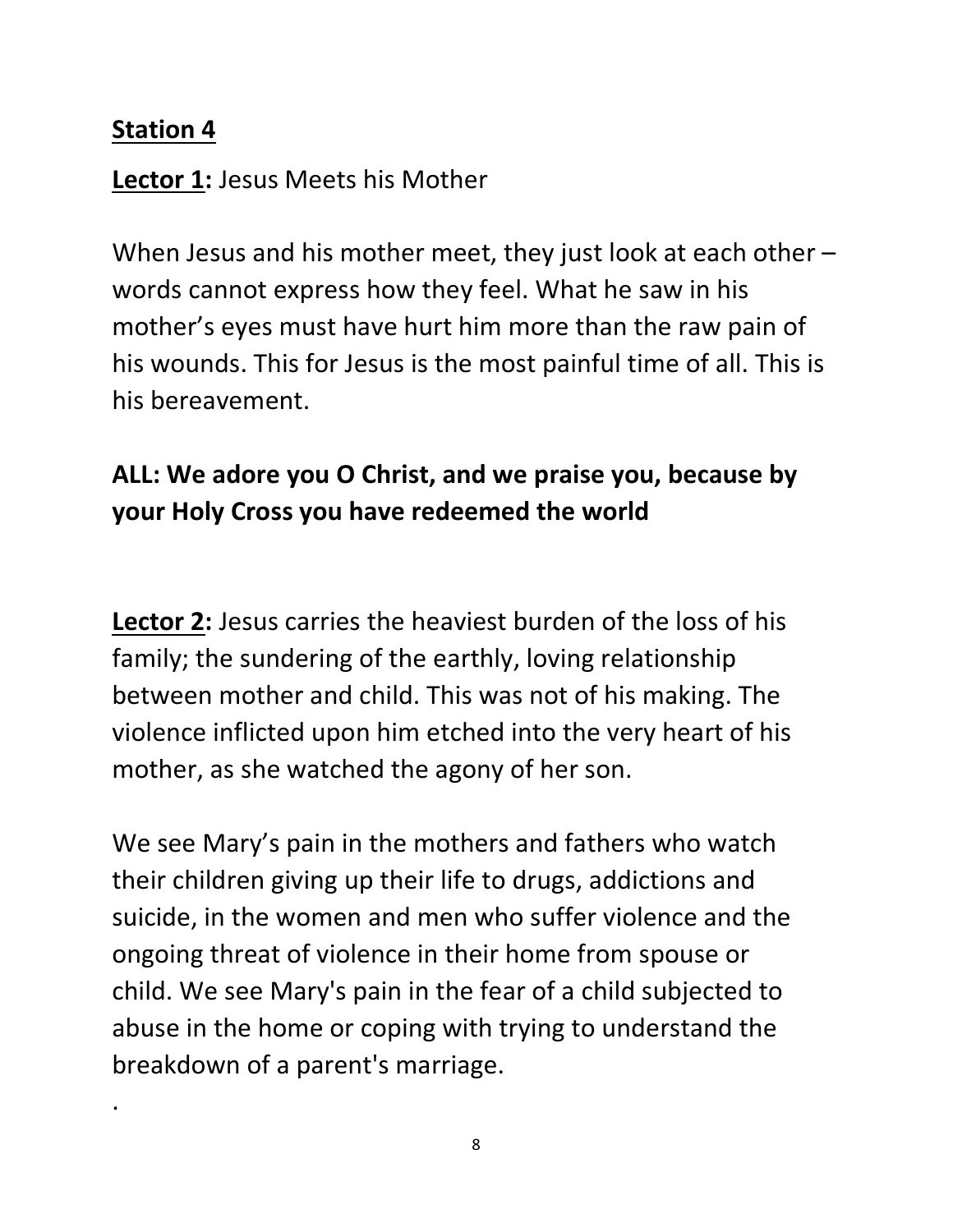Presider: We Pray - Jesus, we remember the gaze that rested between you and your mother. In that moment of pain there was also a moment of deep and enduring love. Jesus, give us the courage to bring that love into the deepest recesses of our homes, to our children and to our spouses, to those places of fracture and disharmony in our circle of relationships.

ALL: Glory be to the Father and to the Son and to the Holy Spirit, as it was in the beginning, is now, and every shall be, world without end, Amen.

ALL SING: Were you there when Mary met her son?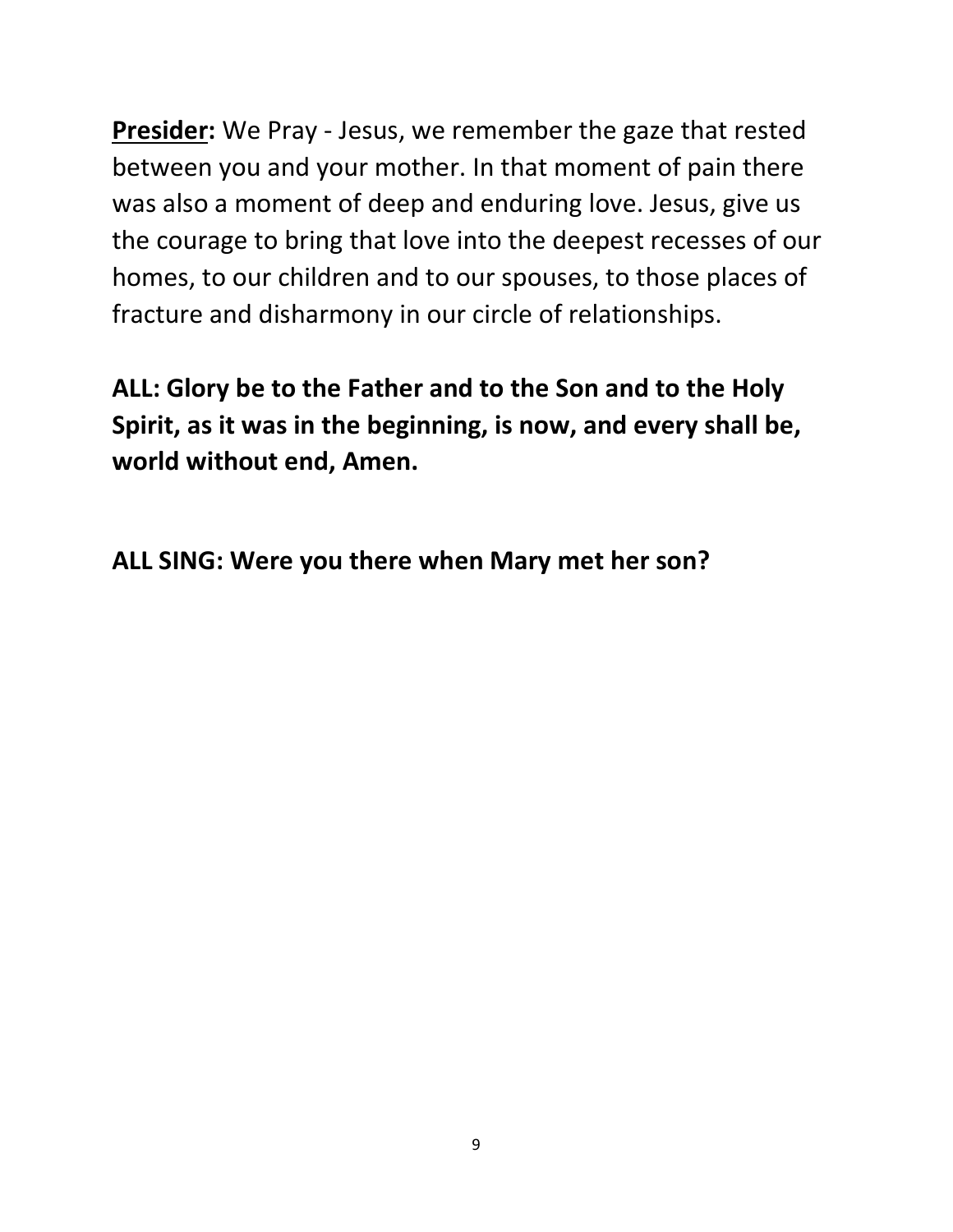#### Lector 1: Simon Helps Jesus

Simon the Cyrene, a stranger in the city, did not know Jesus. But that did not matter. What matters here is that in this moment of need Simon was capable of lending his shoulders to one whose own had given out, of offering his strength to one who had nothing left, of taking on himself the cross, which Jesus could no longer carry.

# ALL: We adore you O Christ, and we praise you, because by your Holy Cross you have redeemed the world.

Lector 2: Look at Jesus who lies hidden and unknown beneath every person in need. Across our world we see human suffering in the faces of strangers, in the faces of those struggling in Nicaragua, Venezuela and beyond, in the faces of those dealing with the loss of life and destruction of property. People we know of, but do not know, must live with the aftermath of the ravages and destructive forces of nature – coping with floods and drought, with the devastating effects of climate change…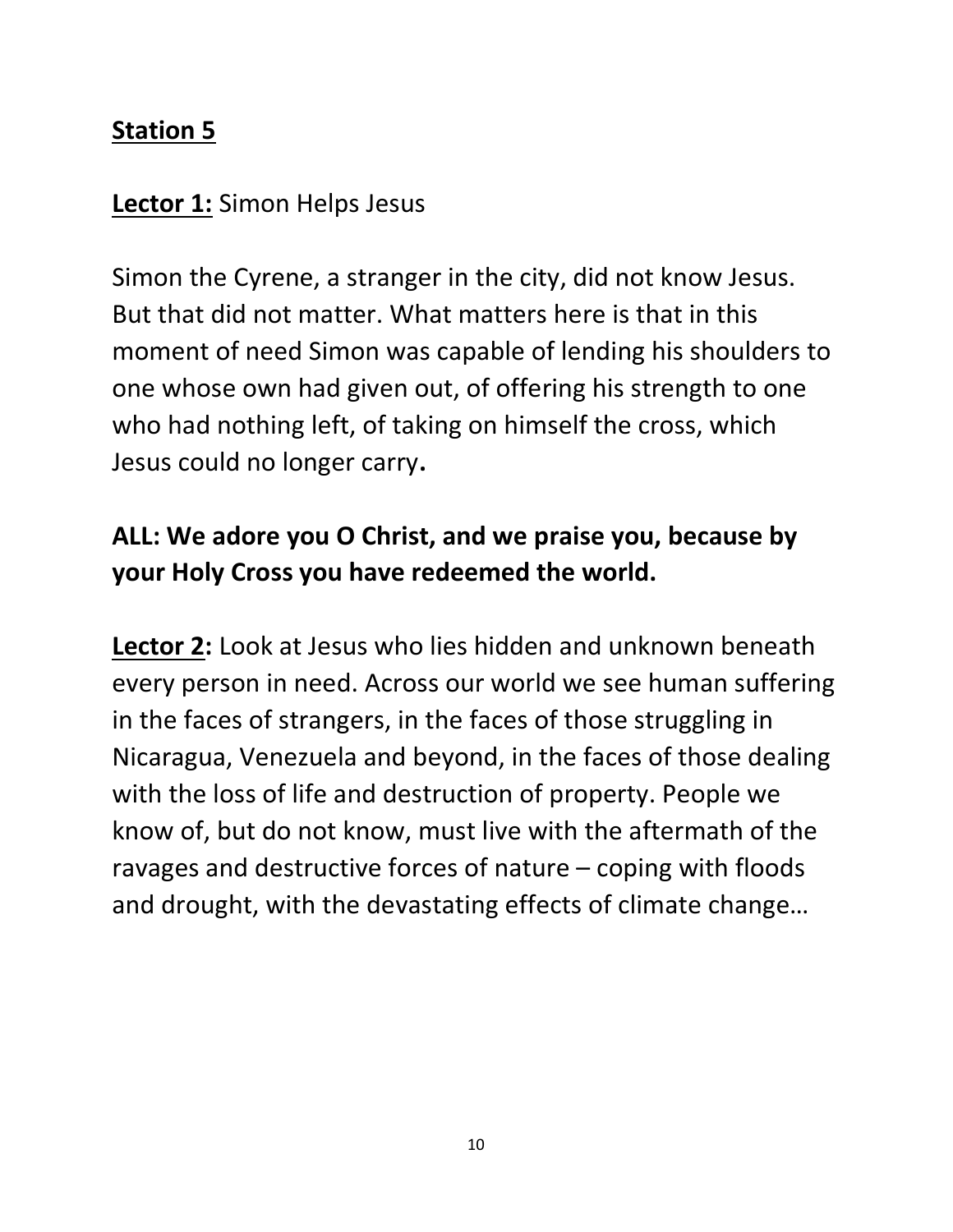Presider: We Pray - Lord, help us to grasp our opportunities to be a Simon in our world. In those times when we can help, let us have the generosity to do so. May we continue the spirit of Simon through our support of agencies such as Catholic Relief Services and all who work to alleviate suffering in our world. Lord, may we have the humility to accept all the Simons along our road who reach out to help us in our moments of need.

ALL: Glory be to the Father and to the Son and to the Holy Spirit, as it was in the beginning, is now, and every shall be, world without end, Amen.

ALL SING: Were you there when Simon helped the Lord?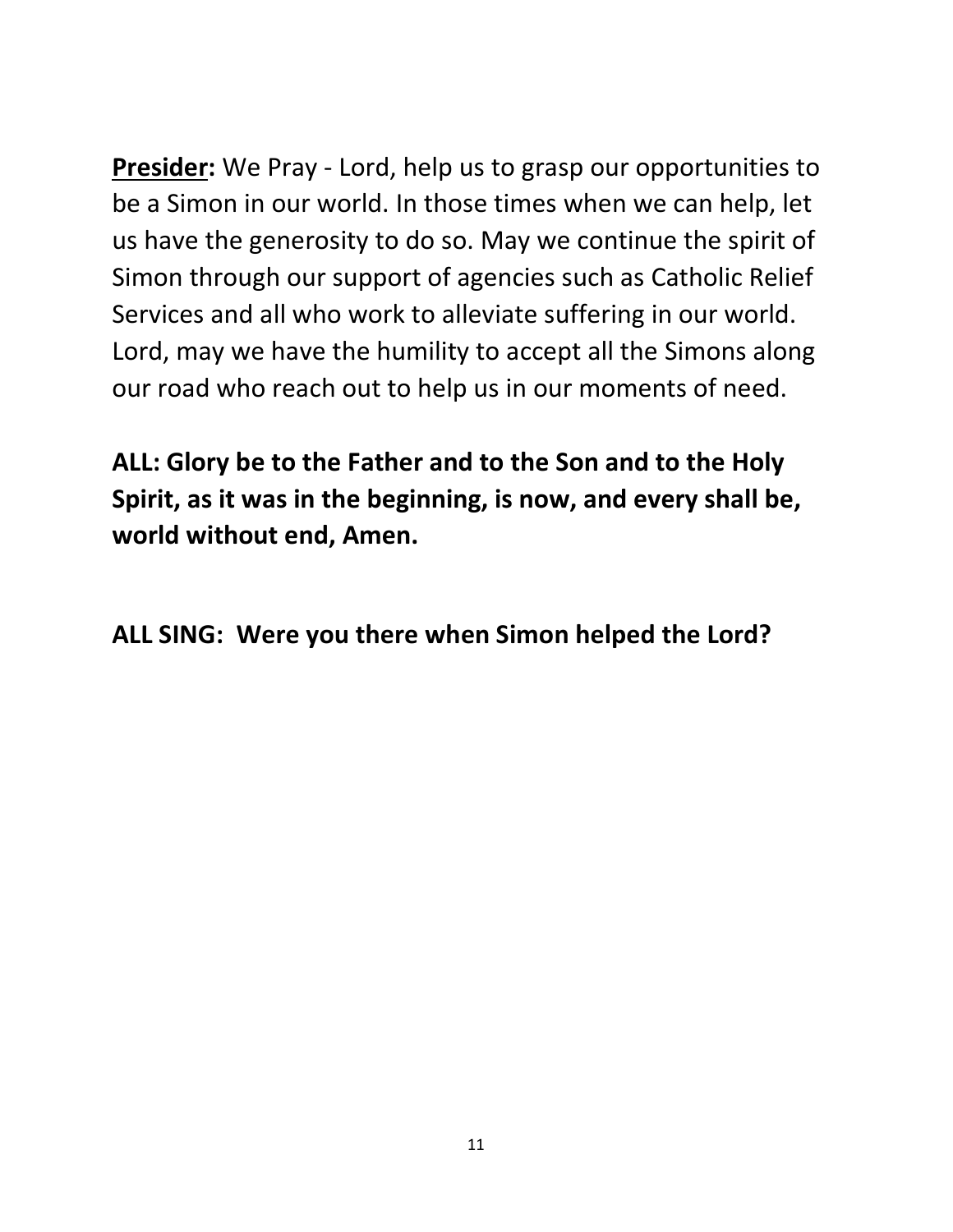## Lector 1: Veronica Wipes the Face of Jesus

Veronica was so moved by the sight of Jesus suffering that she courageously moved out from the crowd to wipe the blood and sweat from his face with a towel. She was rewarded when the image of his face was transferred to the towel. It is a suffering face, disfigured with wounds. Yet this is the only image of himself that Jesus chose to leave with us.

# ALL: We adore you O Christ, and we praise you, because by your Holy Cross you have redeemed the world

Lector 2: Today the visible face of Christ, the Church, stands before us still wounded and disfigured; disfigured by its own sins of abuse of children and power, and creased with the wounds of hurt and betrayal. Bearing the scars apparent in our own St. Paul-Minneapolis Archdiocese, as well as many diocese around the nation. The face of Christ calls us to look upon and heal the sin of our Church.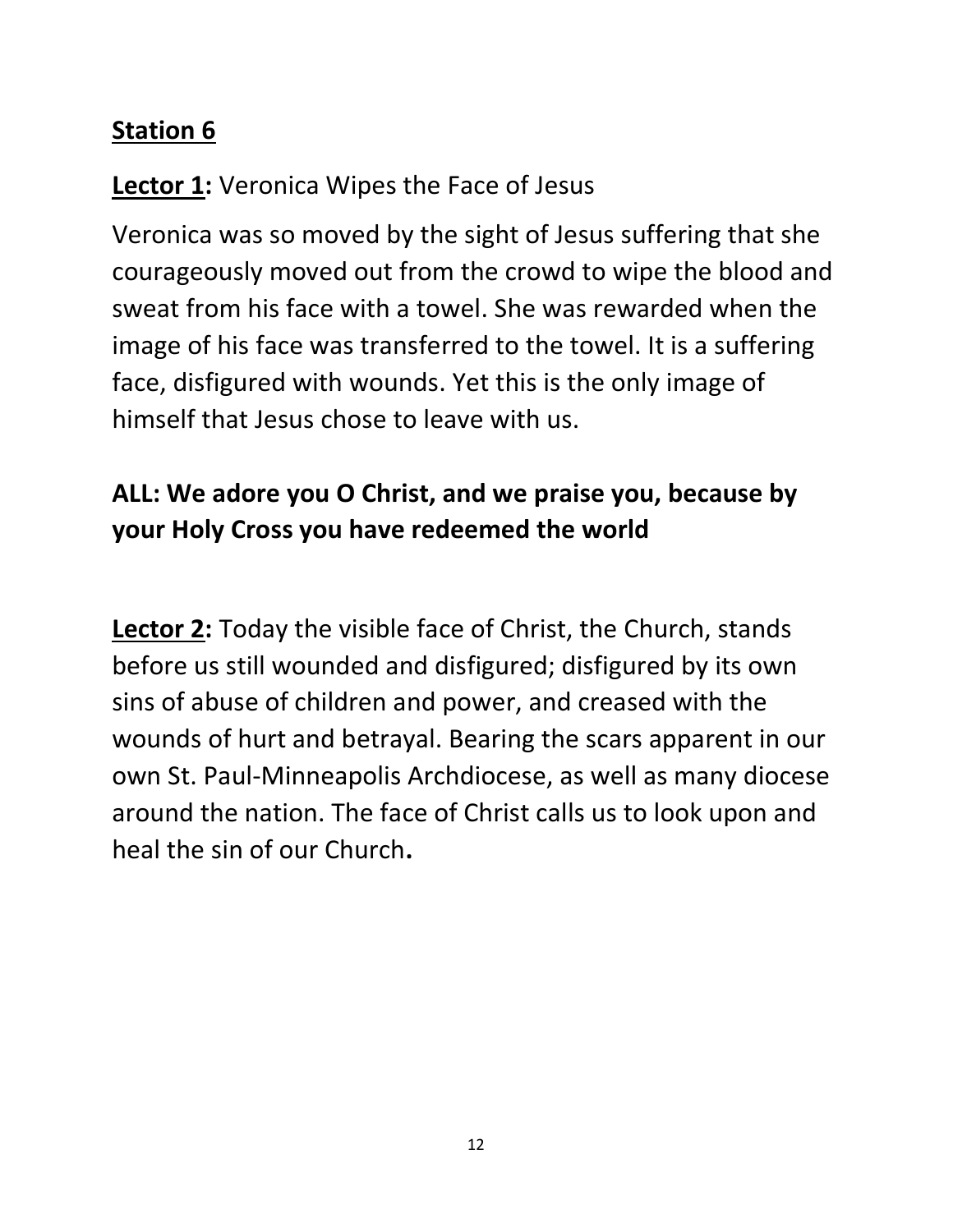Presider: We Pray: Jesus, give your wounded Church the courage of Veronica so that we may wash the face of Christ clean from the disfigurements of our sin. Help us to bring healing to the scars that hide the beauty of your face to our world. Give us the faith to continue to build your Church as a visible sign of your love and compassion.

ALL: Glory be to the Father and to the Son and to the Holy Spirit, as it was in the beginning, is now, and every shall be, world without end, Amen.

ALL SING: Were you there when the woman wiped his face?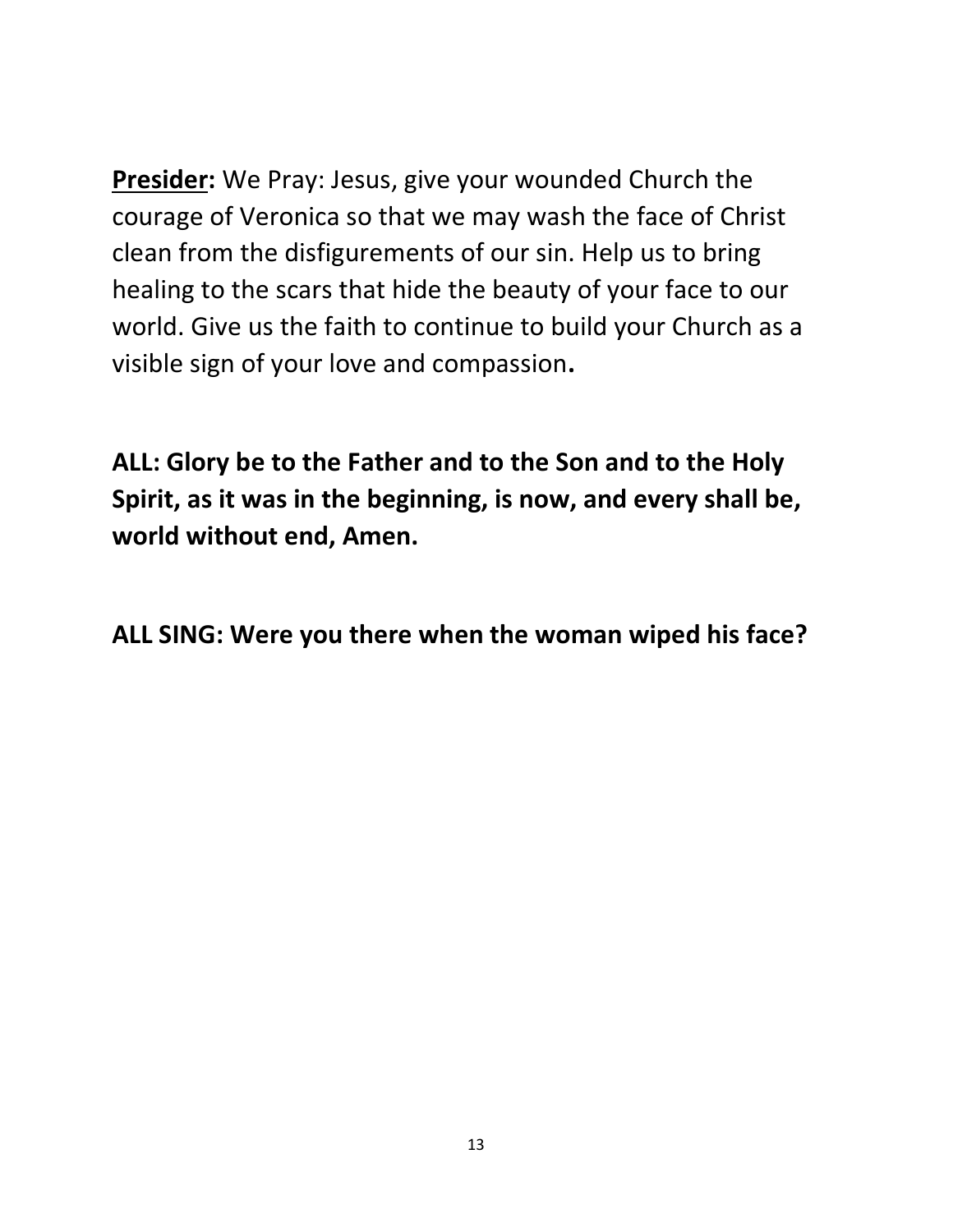Lector 1: Jesus Falls for the Second Time

Stretched to breaking point by his awful scourging, bowed under the weight of the cross, worn out by the abandonment of all his friends, Jesus stumbles again.

# ALL: We adore you O Christ, and we praise you, because by your Holy Cross you have redeemed the world

Lector 2: All around us people are overburdened by the crosses they carry; they struggle and sometimes fall. There are those who have lost their jobs and feel that they have little hope of finding another, those who live with the prospect of unemployment, and those who struggle to keep others in work. There are those who suffer because of failures in our financial, health and political systems. There are those suffering in our current pandemic. Jesus is with each one of us however we fall and there he chooses to love and save us.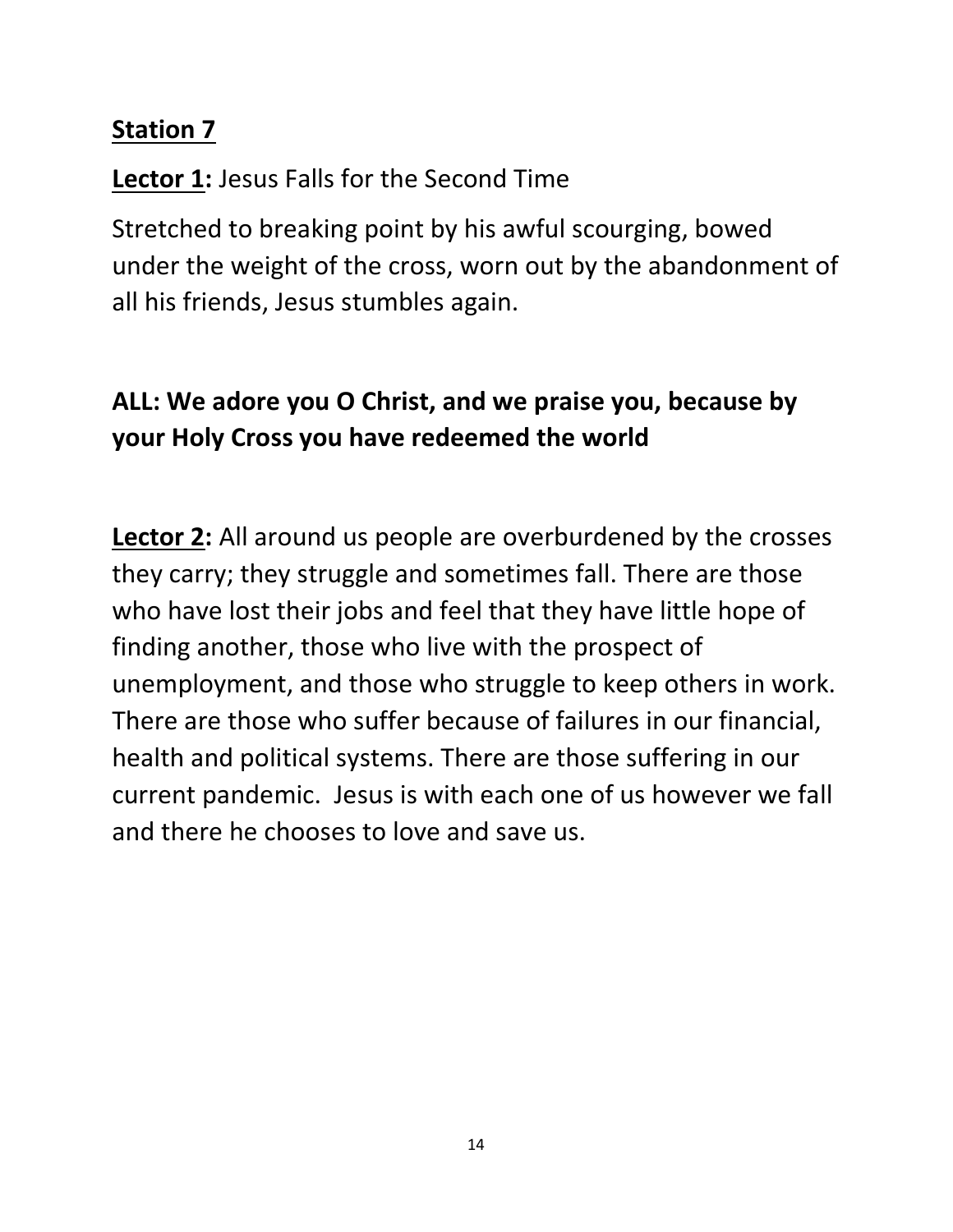### Lector 1: Jesus Meets the Women of Jerusalem

The women of Jerusalem wept Cross of Jesus when they saw how Jesus suffered. Jesus recognized their distress, he broke his silence for the first time, spoke to them and said, 'Daughters of Jerusalem do not weep for me. Weep for yourselves and for your children'.

# ALL: We adore you O Christ, and we praise you, because by your Holy Cross you have redeemed the world

Lector 2: Look at Jesus and listen to his message for us today. Crosses of Today: Weep for the children who are abused. Weep for the women who are victimized. Weep for men and women who suffer from the tyranny of today's body image that controls their lives and prevents them from feeling lovable. Weep for the young who cannot find a job or a way in life. Weep for the old who are forgotten. Weep for people who starve in the shadow of abundance. Weep for people who are homeless, in exile or seeking refuge. Weep for them.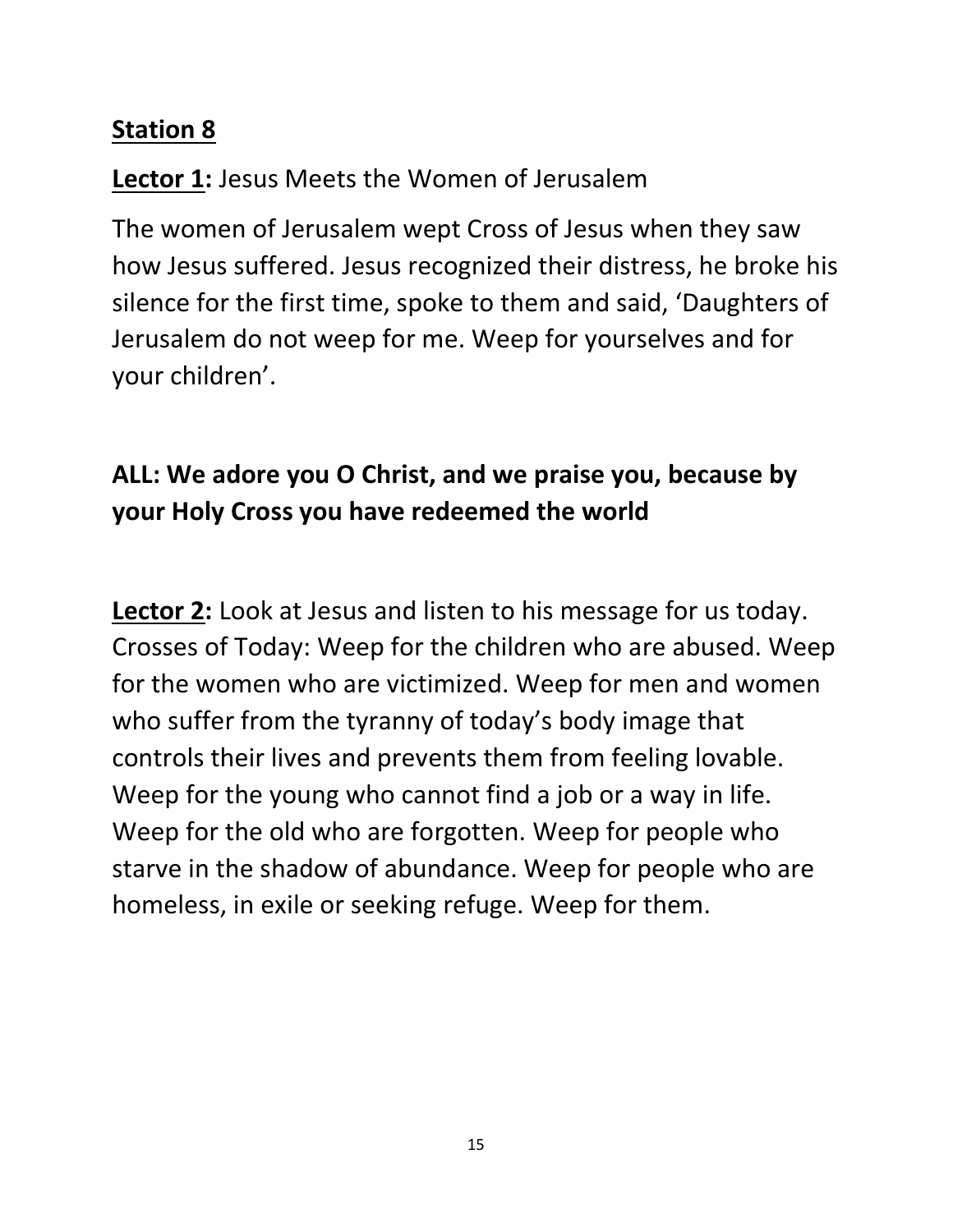Presider: We Pray - Lord, open our hearts to the suffering of all people in our world. Give us the generosity of spirit to help us recognize their pain, the courage to challenge the systems that place intolerable burdens on them and the compassion to support them.

ALL: Glory be to the Father and to the Son and to the Holy Spirit, as it was in the beginning, is now, and every shall be, world without end, Amen.

ALL SING: Were you there when the women wept for him?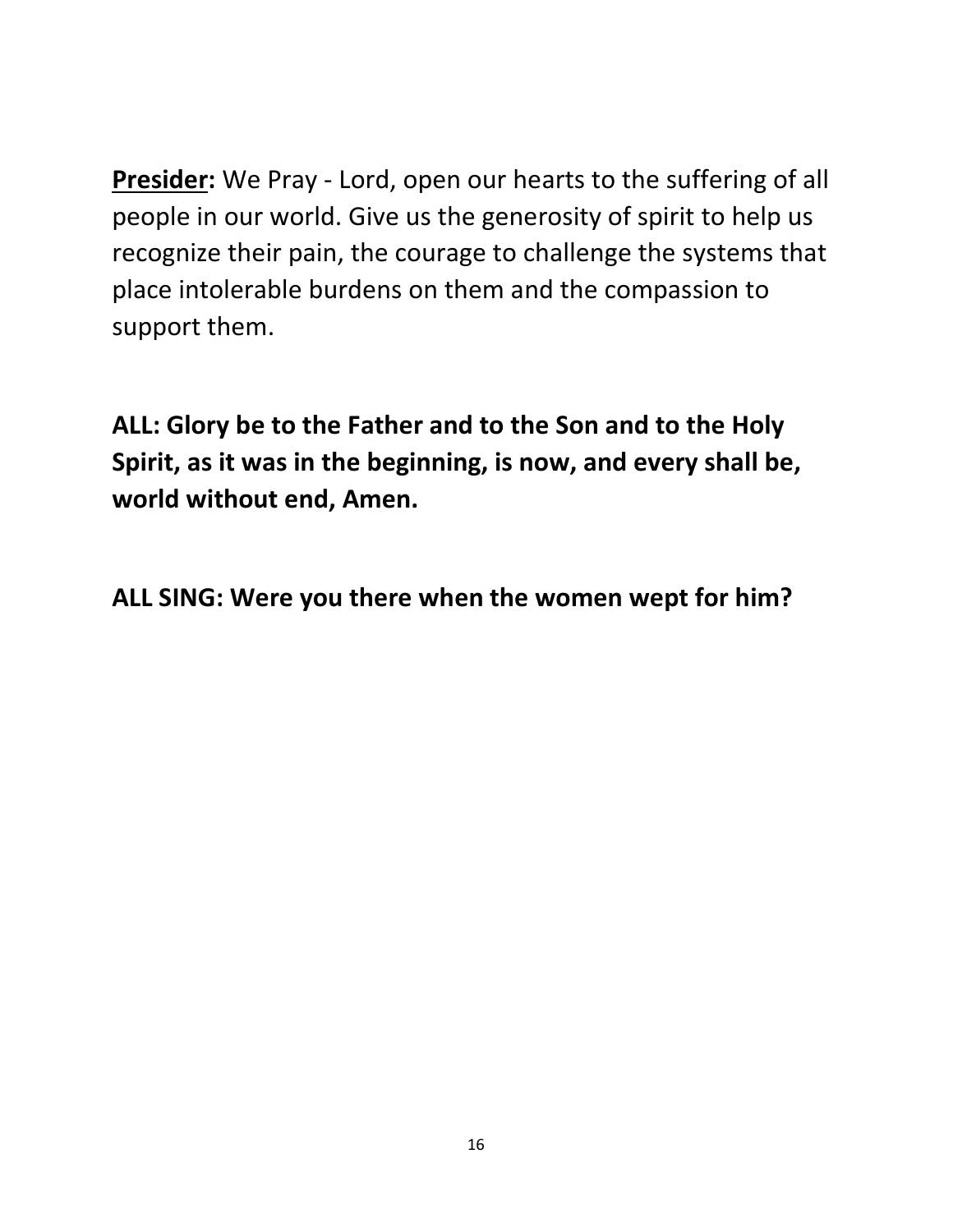## Lector 1: Jesus Falls for a Third Time

Jesus falls for a third time, broken and exhausted physically and emotionally. Lying on the ground, Jesus must decide – does he get up once more or does he just stop and give up? We see him rise again and with all his power, he continues on his journey. Jesus shows us that we can go on, even if nobody else thinks that it is possible.

# ALL: We adore you O Christ, and we praise you, because by your Holy Cross you have redeemed the world

Lector 2: Many in our world today feel that they are at that moment of final falling; that their burden is too much to carry. They cannot bear any more. Crushed by the weight of their cross they feel unable to get up, unable to go on. Some may look for relief in addiction. Some may look to escape through suicide.

In Jesus we find our hope and our encouragement. The third fall of Jesus reminds us that even in our moment of complete helplessness, or our experiences of depression, in our own Calvary, we can stand up again. Jesus is with us and Jesus is our strength.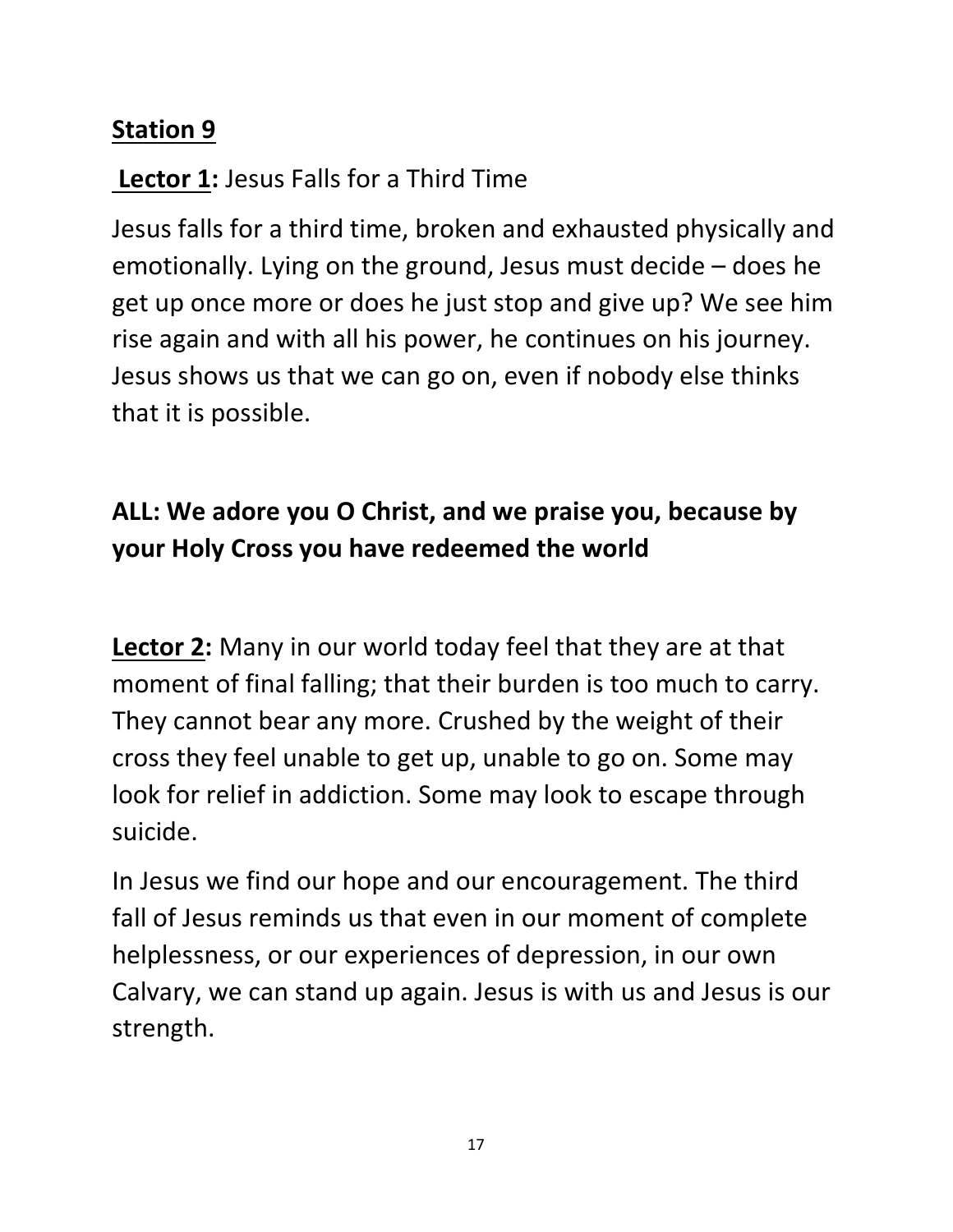Presider: We Pray - Lord, we pray that when our strength fails, when our hope fades and when our spirit grows weary that we will put our unbounded trust in you. In turn may we bring your love, in a word or action of comfort to another, in their moment of meaningless, depression or despair.

ALL: Glory be to the Father and to the Son and to the Holy Spirit, as it was in the beginning, is now, and every shall be, world without end, Amen.

ALL SING: Were you there when Jesus fell again?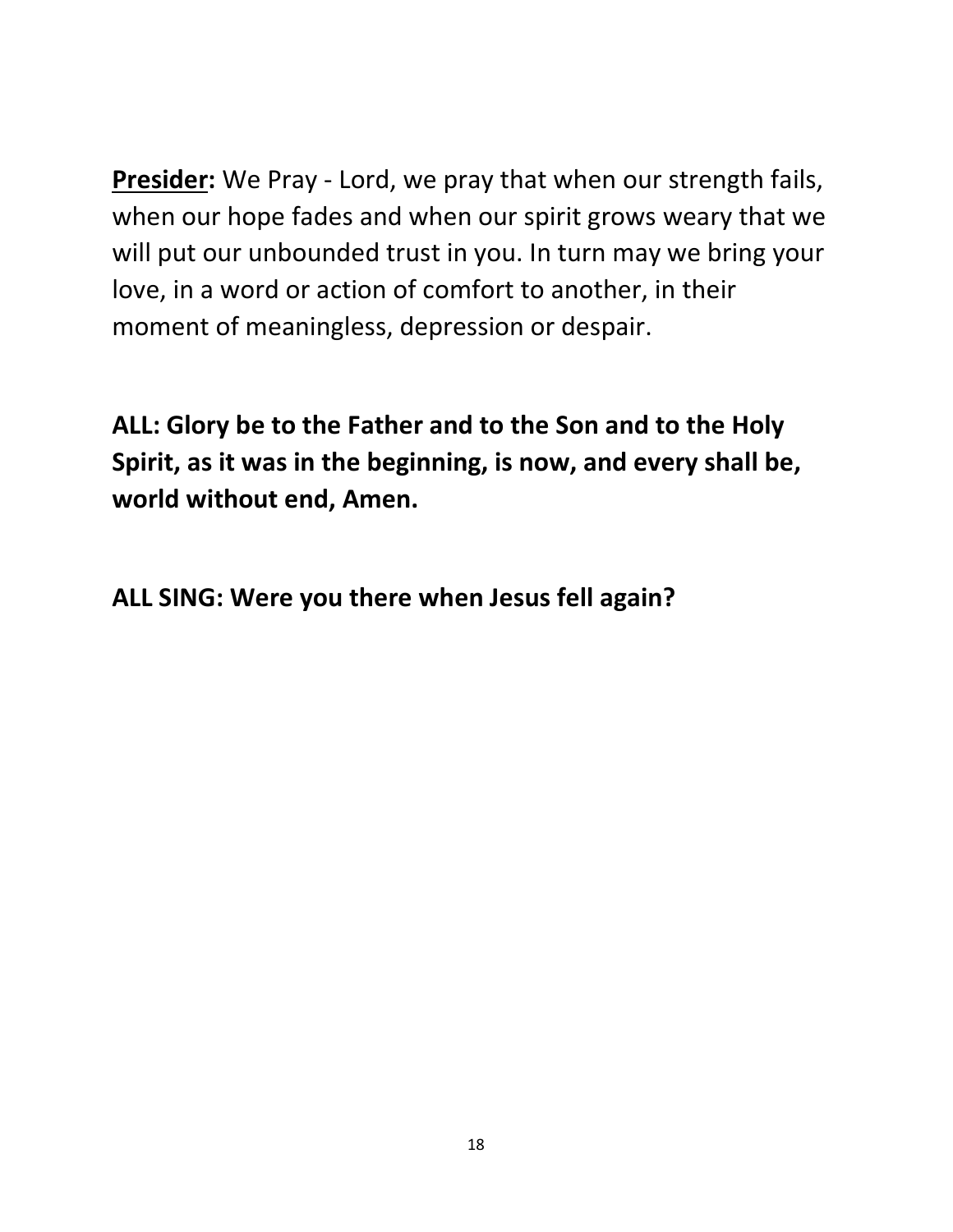### Lector 1: Jesus is Stripped of His Clothing

As the clothes were ripped from Jesus, he was stripped of his dignity in front of an irreverent mob. Jesus sacrifices everything. He holds nothing of himself back. Here, on the threshold of death, even more intensely than during his lifetime, he is a being-for-others. He surrenders everything in order to ransom all.

# ALL: We adore you O Christ, and we praise you, because by your Holy Cross you have redeemed the world

Lector 2: Look at Jesus and the absolute indignity inflicted upon him by society. Jesus continues to be stripped of his dignity in those who have their good name taken from them and the intimate details of their lives exposed through the media. Society takes on the role of judge and jury as we curiously devour the details. Jesus is stripped again when men, women and children are stripped of their dignity, when portrayed as objects through pornography in magazines, DVDs, on television and the internet, or as slaves through human trafficking.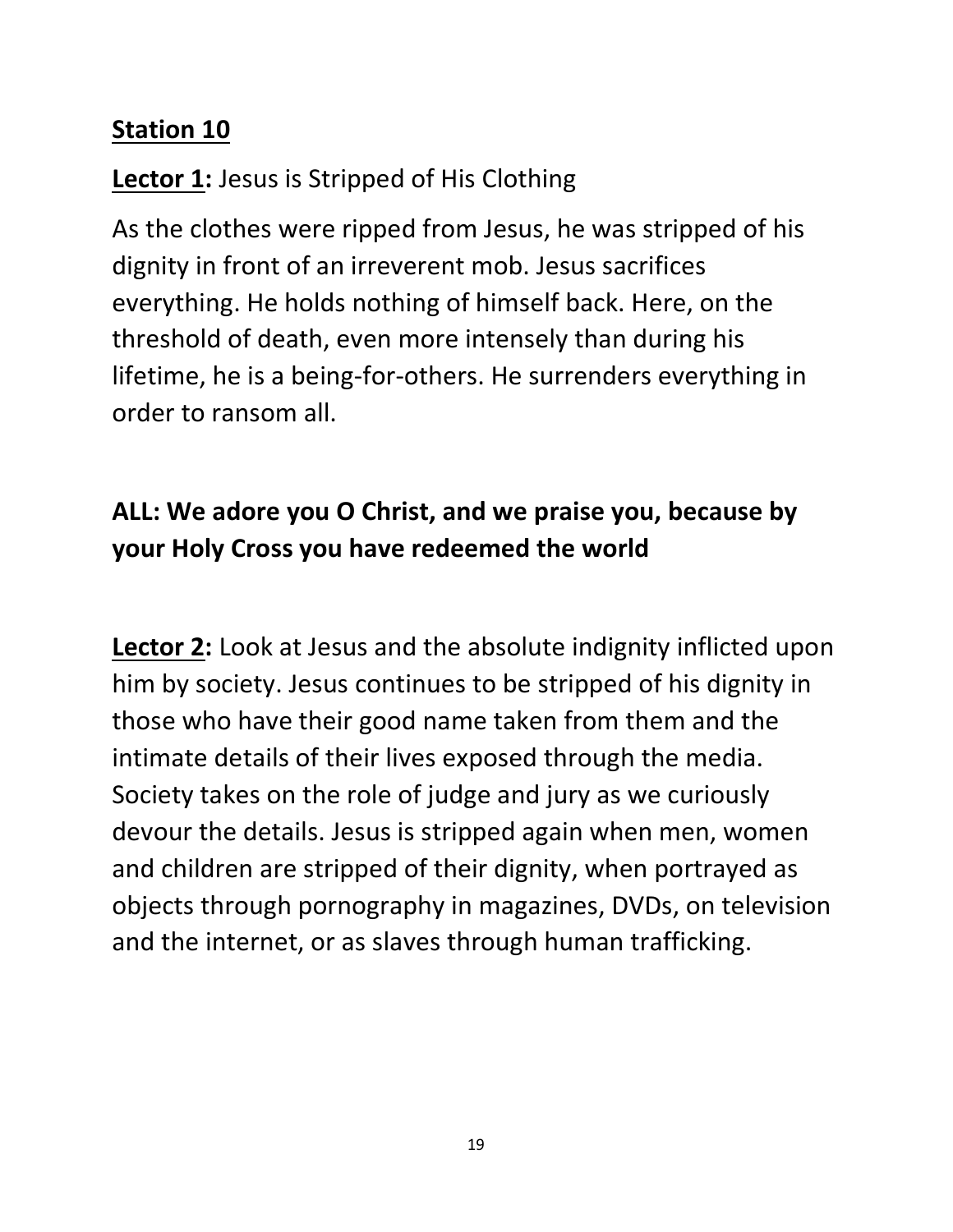Presider: We Pray - Forgive us Lord for being an irreverent mob prying into people's lives. Forgive us for being consumers of gossip under the name of 'news'. Let us never expose anyone. May we respect the dignity of others and leave judgement to God. Let us see the good in those around us and so enable them to reach their full potential.

ALL: Glory be to the Father and to the Son and to the Holy Spirit, as it was in the beginning, is now, and every shall be, world without end, Amen.

ALL SING: Were you there when they stripped him of his clothes?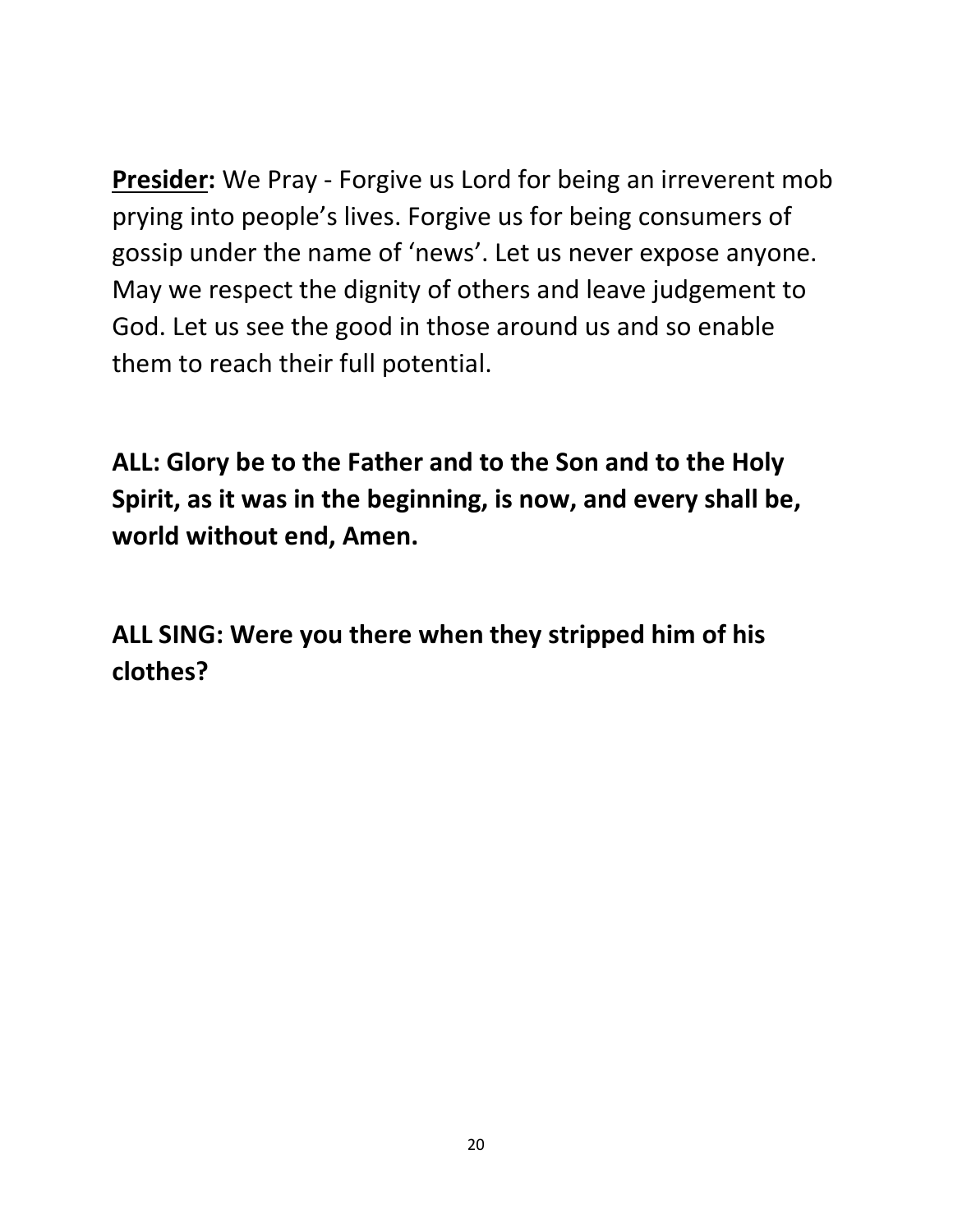## Lector 1: Jesus is Nailed to The Cross

Huge iron nails are hammered through his wrists and through his ankles. Iron through human flesh, the flesh must yield, there is no defense. Jesus, nailed to the cross, cannot move. The hand that has wiped blindness from the eyes; the hand that opened the seal of deafness, the hand that touched a heart and cured a leper, the hand that blessed children and those with a disability; the carpenter's hand is joined to the wood again. As the cross is put in place, he hangs there between us and God, a blood stained victim for love.

## ALL: We adore you O Christ, and we praise you, because by your Holy Cross you have redeemed the world

Lector 2: Jesus continues to be crucified in the ten children who die every minute of hunger in our world. He is crucified in all who are maimed, damaged and displaced because of war. He is crucified in all who are marginalized in our society because of their race, sexuality or gender. He is crucified in those who are abused physically, sexually or emotionally. He is crucified in those who are trafficked across the world. He is crucified in the exploitation of the earth and its resources.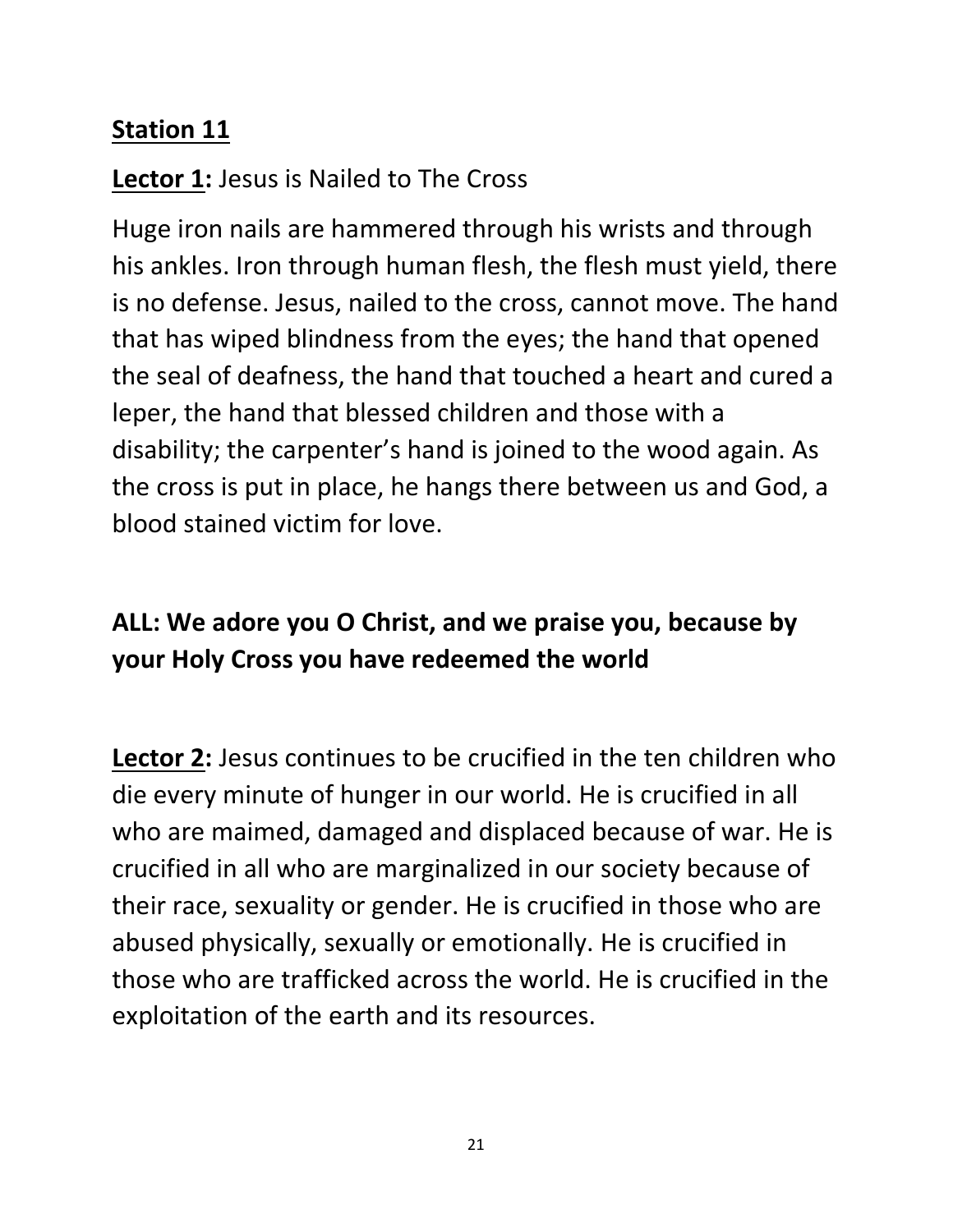Presider: We Pray - Jesus, we pray on behalf of those who cannot reach out to you at this moment. We pray for all victims of violence; those who suffer it and those who inflict it. We pray especially for children, for the elderly and those too vulnerable to defend themselves. May victims of cruelty and oppression know that you are always with them.

ALL: Glory be to the Father and to the Son and to the Holy Spirit, as it was in the beginning, is now, and every shall be, world without end, Amen.

ALL SING: Were you there when they nailed him to the tree?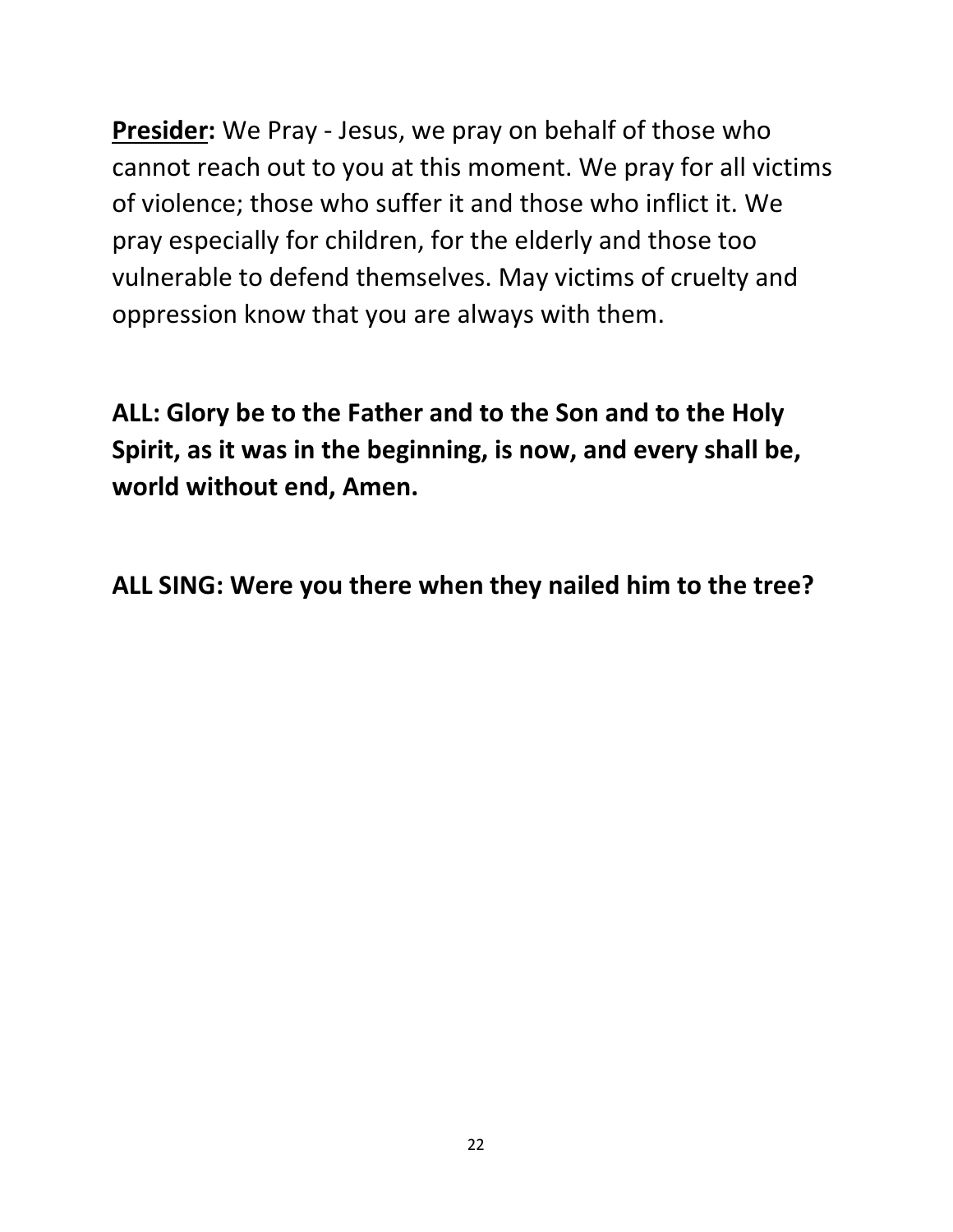#### Lector 1: Jesus Dies on The Cross

As the life of Jesus ebbs away his words are not of condemnation or of pity for himself, but of forgiveness; 'Father forgive them, for they know not what they do'. In the midst of his anguish and suffering, Jesus calls upon his Father to forgive those who are putting him to death. This is the real challenge of the cross, forgiveness even of those who hurt us most.

# ALL: We adore you O Christ, and we praise you, because by your Holy Cross you have redeemed the world

Lector 2: There is much to seek forgiveness for in our world today: hunger, poverty, violence, abuse, war, neglect, corruption; the list seems endless. Each one of us praying these stations could continue the list on our own behalf and indeed on behalf of those who have hurt us.

As Jesus dies on Calvary, he challenges us to love our enemies, to let go of hurt, to ask for forgiveness and when we cannot find it in our hearts to forgive, to ask God to do it for us. Father, forgive them for they know not what they do.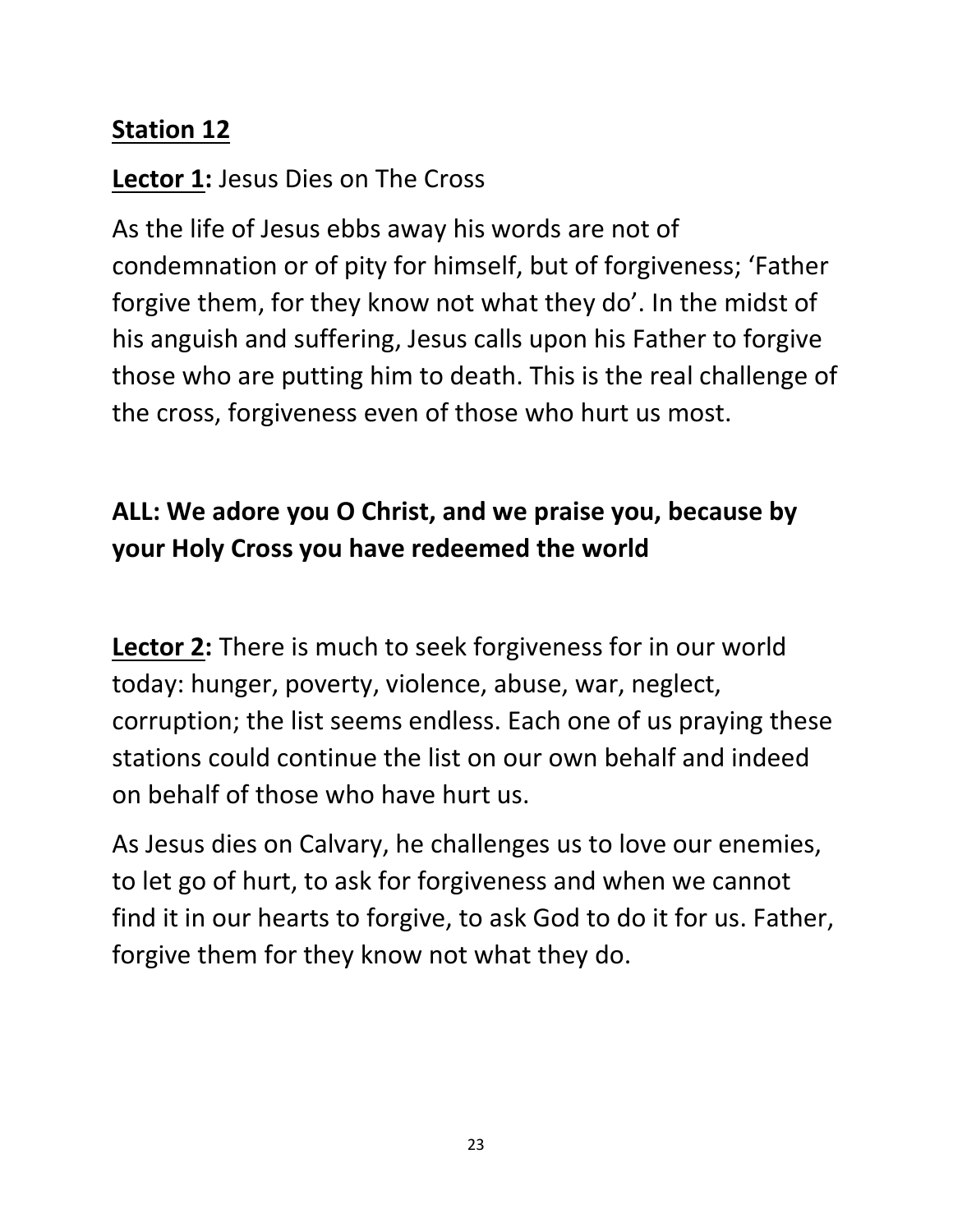Presider: We Pray - Let us stand with those who watched and prayed in silence while Jesus breathed his last. As we cannot measure love, so we cannot dilute this ultimate act of love and forgiveness with words. Let our love span the silence. Lord! Let our love and forgiveness speak your praise.

ALL: Glory be to the Father and to the Son and to the Holy Spirit, as it was in the beginning, is now, and every shall be, world without end, Amen.

ALL SING: Were you there when Jesus breathed his last?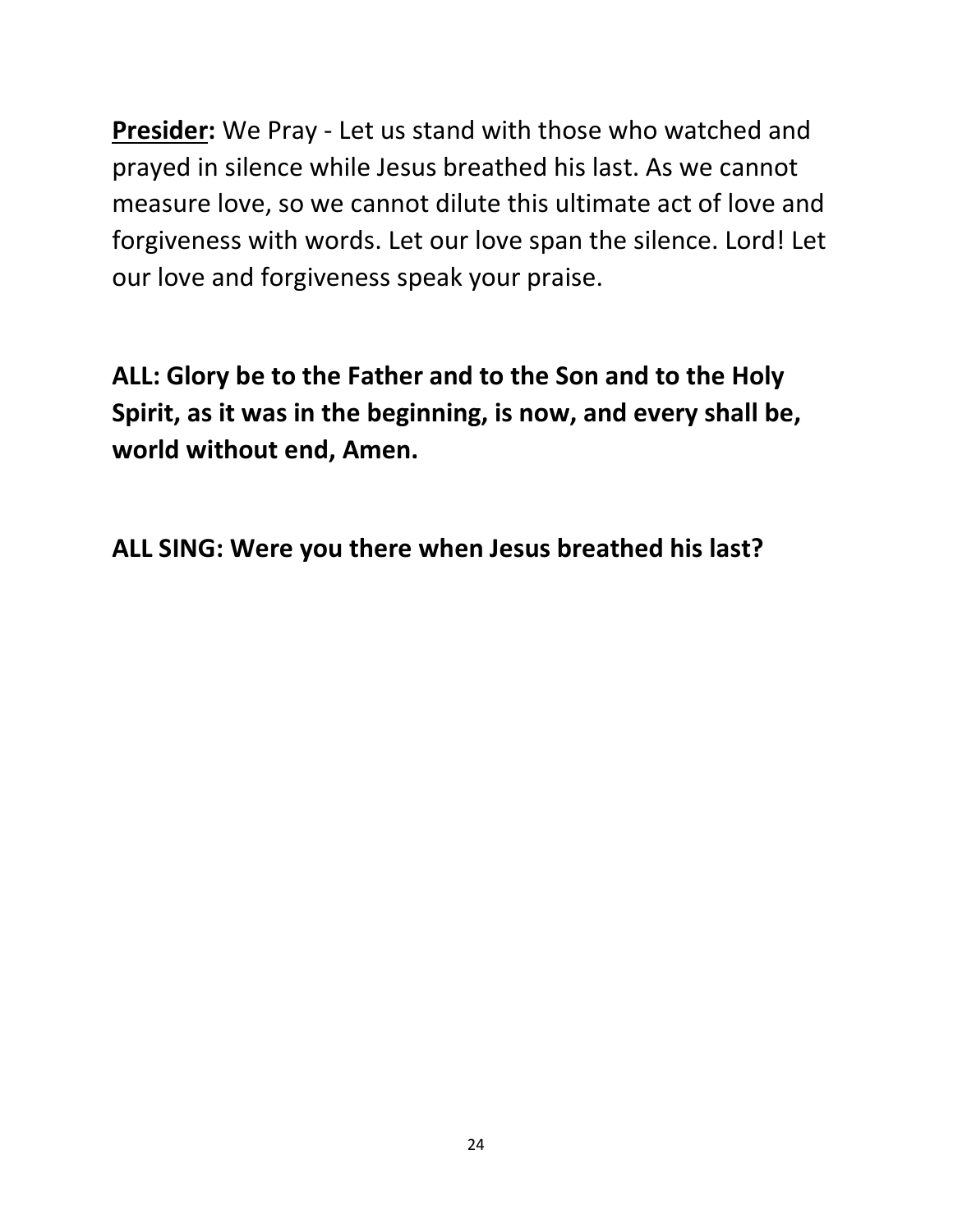Lector 1: Jesus is Taken Down from the Cross

Now Mary takes the broken body of her Son in her arms. In her grief, she remembers the words of her son, over the bread, 'this is my body, broken, for you,' and over the wine, 'this is my blood poured out for you.' She remembers that little baby in Bethlehem worshipped by shepherds and kings. She remembers the days when the crowds followed him and she is full of sorrow.

## ALL: We adore you O Christ, and we praise you, because by your Holy Cross you have redeemed the world.

Lector 2: Mary's grief is our grief too. As Mary cradles the lifeless body of her son and offers him back to the Father, she stands with all parents who have held their children close to them in death: those lost through accidents or acts of violence, those who have died by suicide, those who died suddenly or after illness. Mary grieves with all who sorrow for loved ones: parents, siblings, family members, friends.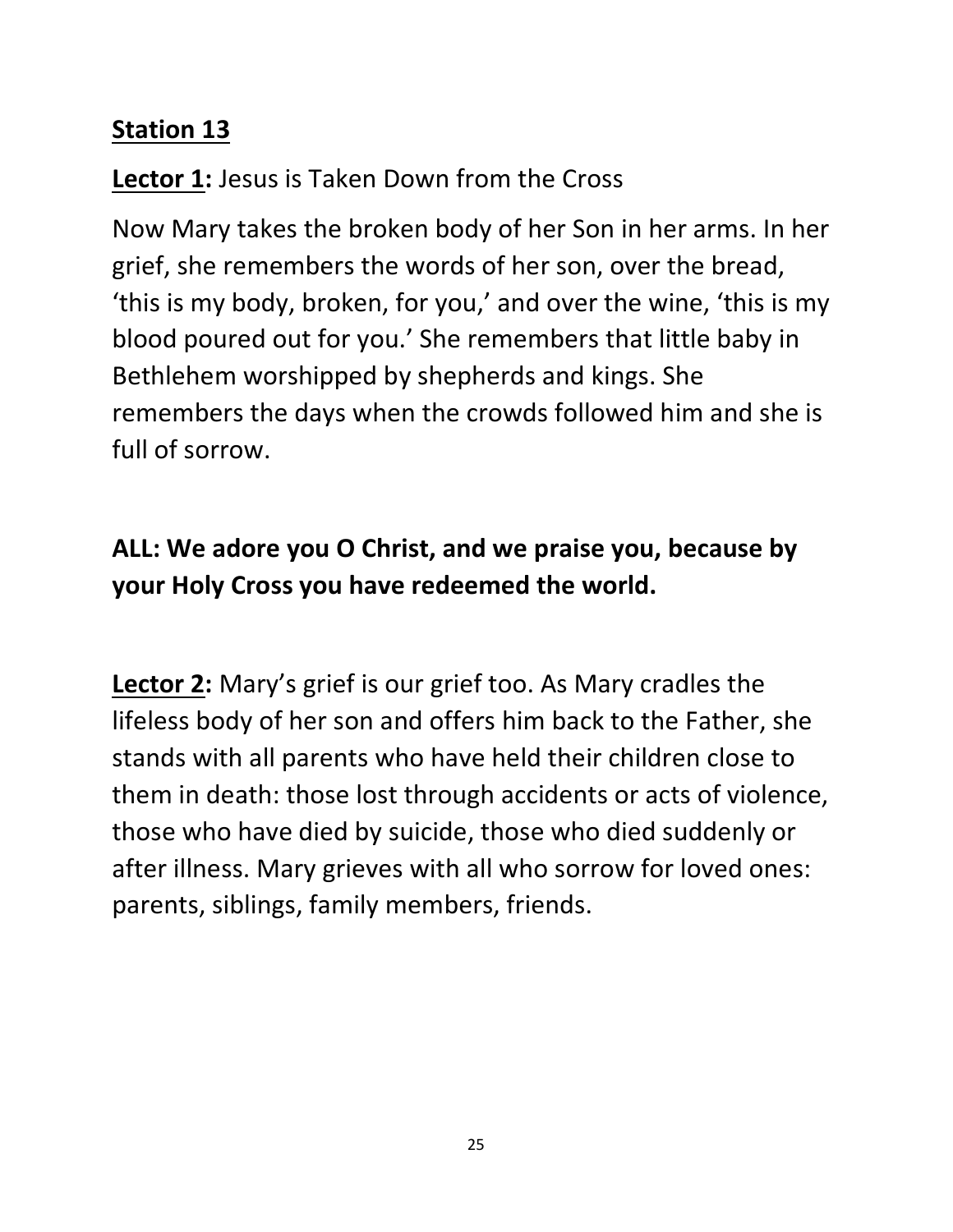Presider: We Pray - Help us Lord to accept the partings that must come. Help us to offer our loved ones back to you as Mary offered her son. Faced with the silence of death, let us not despair but find hope. May the finality of death not oppress us. Help us to trust in you, the Lord of the living and the dead.

ALL: Glory be to the Father and to the Son and to the Holy Spirit, as it was in the beginning, is now, and every shall be, world without end, Amen.

ALL SING: Were you there when Mary held her son?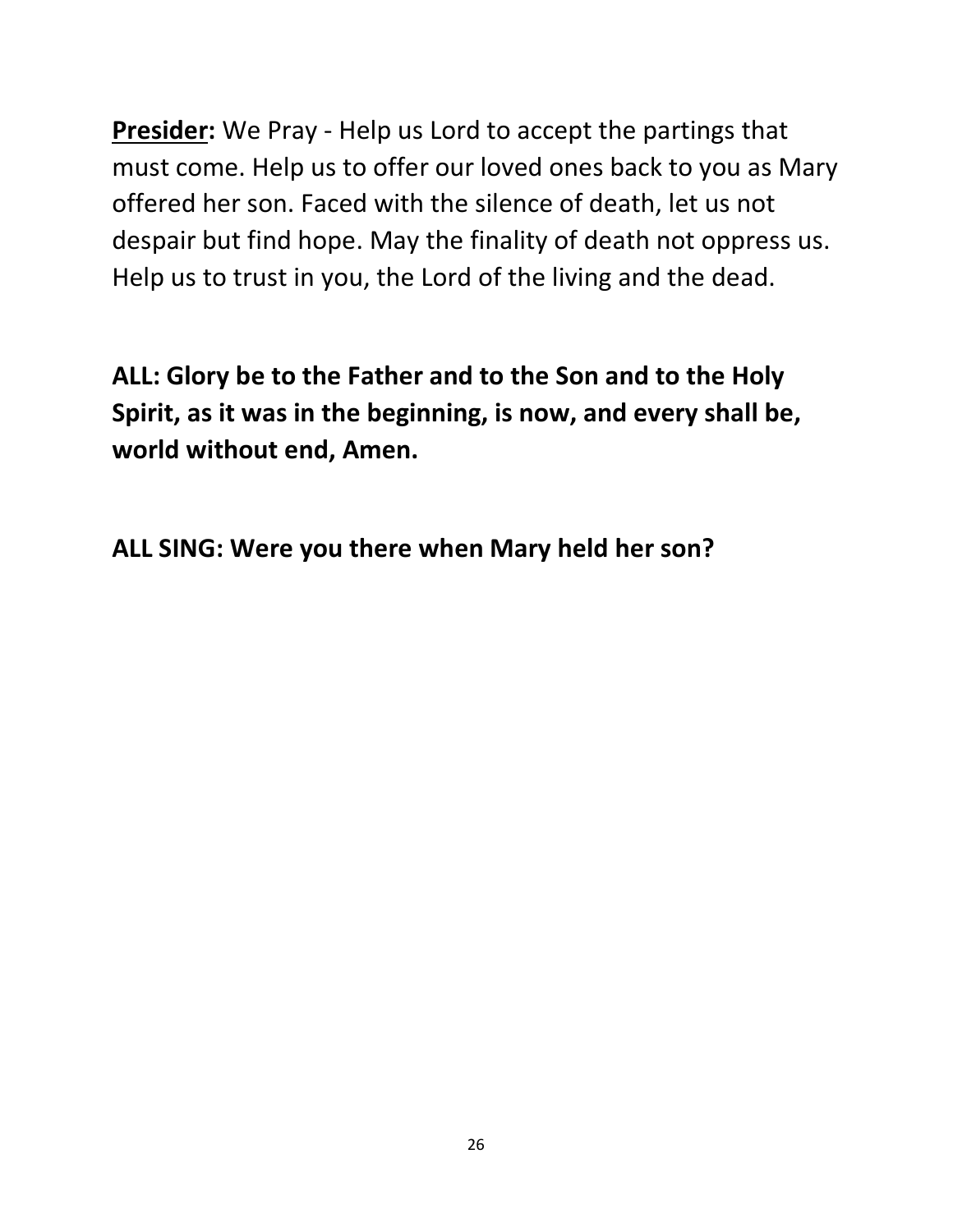### Lector 1: Jesus is Laid in The Tomb

That night his body lay in the dark earth of the world, a seed dying, in the winter of all spirits. All those who had loved him felt emptied and exhausted. There seemed no longer any sense or purpose in anything. But at least no more harm could come to him. They closed the tomb and left.

# ALL: We adore you O Christ, and we praise you, because by your Holy Cross you have redeemed the world

Lector 2: There are times when we are overcome by the darkness of the tomb, by the countless deaths that we experience each day, but the answer to all our grieving and despair lies in this place.

The world is now the tabernacle of God. The grain of wheat sown in darkness and in death has indeed yielded a rich harvest. Our presence here gives witness to that. Jesus' death was not in vain.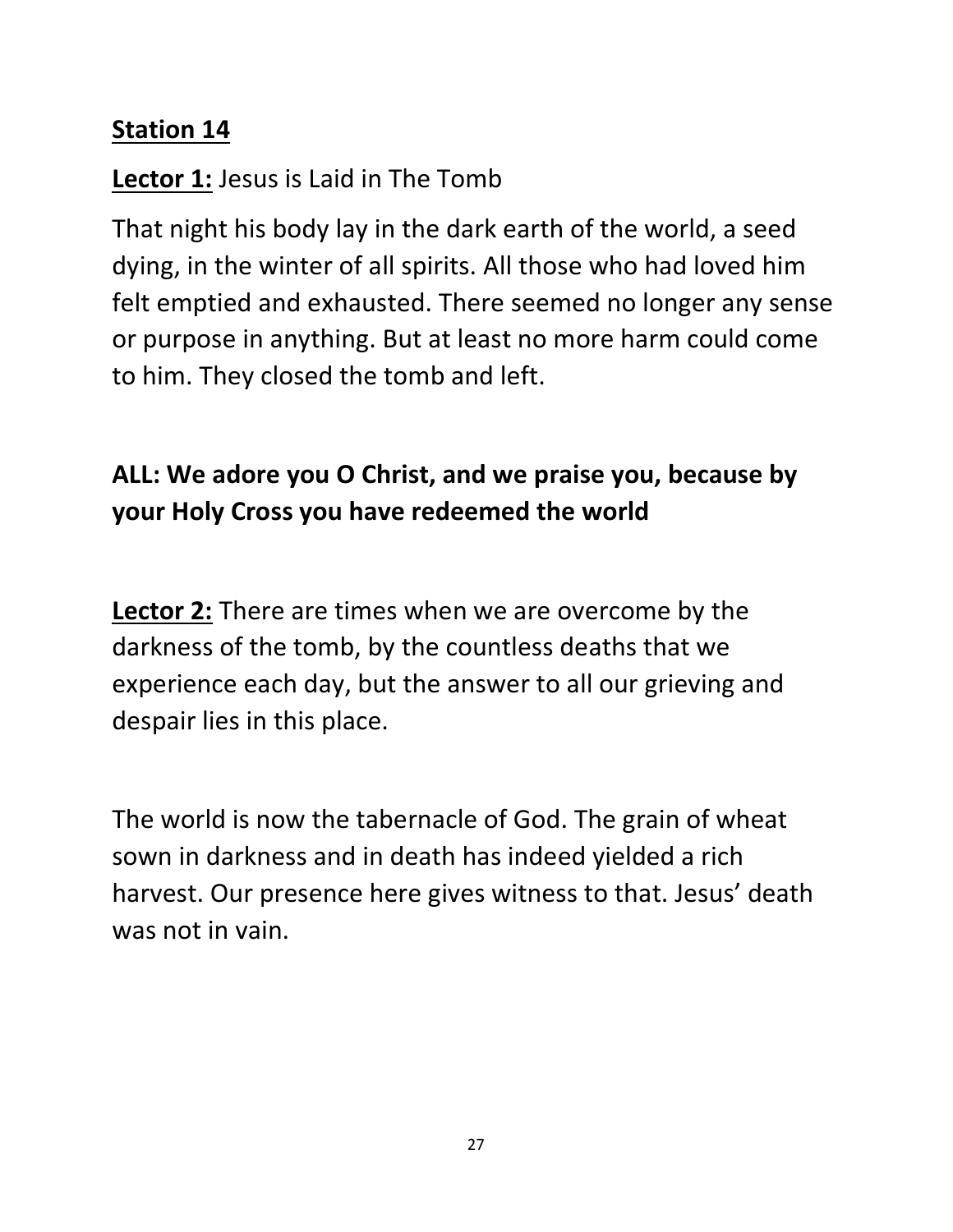Presider: We Pray - Jesus, each day you put before us life or death. Help us always to choose life. We pray for all those we have known who have died, and for those who have no one to pray for them. We ask for the gift of faith when we are faced with the darkness of the tomb and our own death approaches. May we have eyes to see the promise of new life that the darkness can hold.

ALL: Glory be to the Father and to the Son and to the Holy Spirit, as it was in the beginning, is now, and every shall be, world without end, Amen.

ALL SING: Were you there when they laid him in the tomb?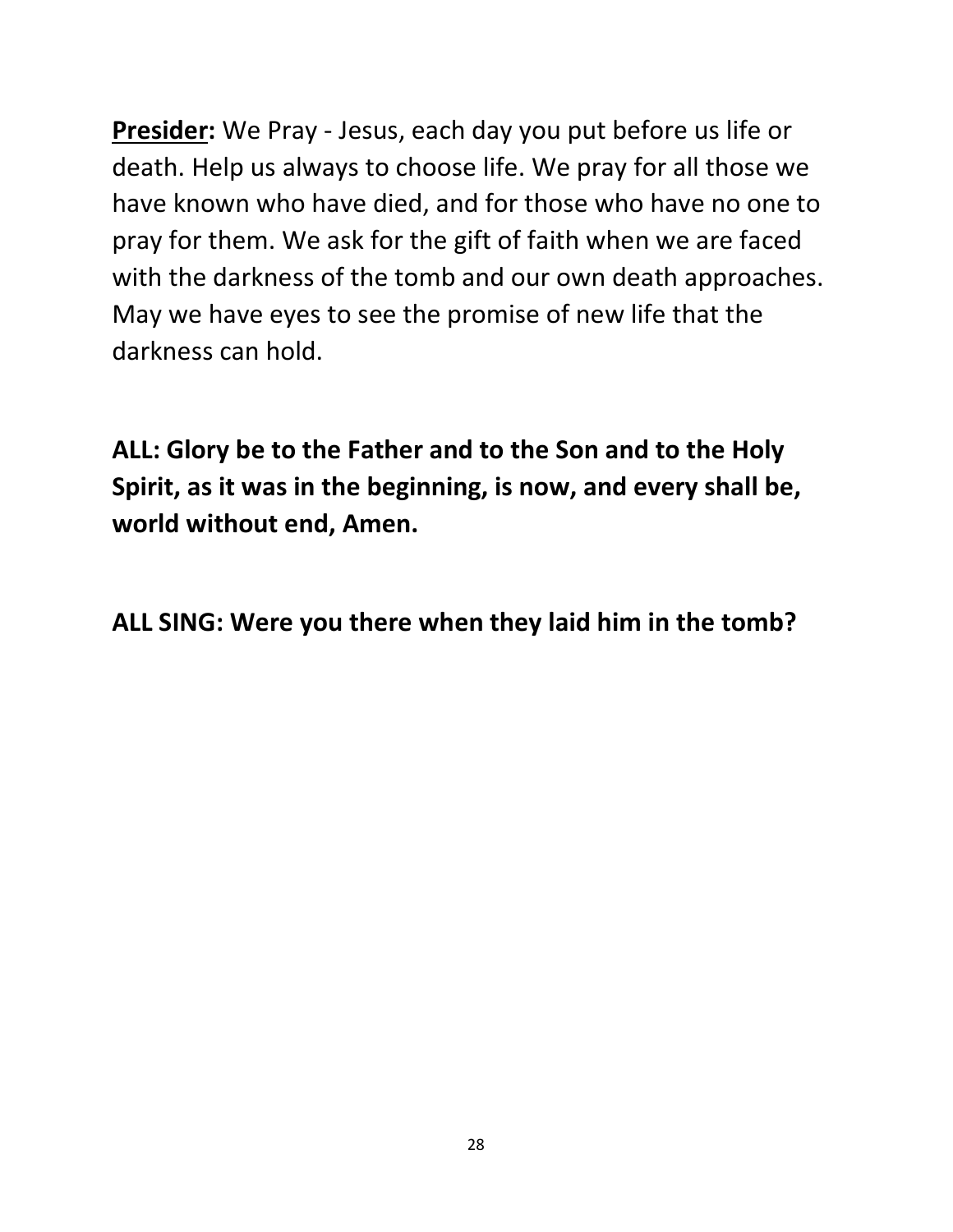### Lector 1: Jesus is Raised from the Dead

Where does Resurrection begin? It begins with the empty tomb, with the women who come and go again, puzzled, perplexed, in wonder at the angel's message. It continues with men who race eagerly to the tomb to see for themselves. Jesus is not dead. He offers peace to the fearful disciples in the upper room and breaks bread at the table in Emmaus.

Lector 2: All of our crosses, all of our pain, all of our sin, are healed, forgiven, and transformed. Christ is risen! Although his risen body bears the marks of his suffering, his pain is gone. Mourning turns into dancing, grief turns into joy, despair turns to hope, and fear turns to love. Hesitantly at first, someone is saying, "He is risen, he is risen…" "Tell Peter, James and John that I go before them into Galilee." The eternal dance of new life goes on and on and on…….

Presider: Lord, give us eyes to see a new creation is begun, a new earth and a new heaven are proclaimed and a new beginning for humanity is announced in your Son's resurrection. May this new beginning begin in me and in each one of us.